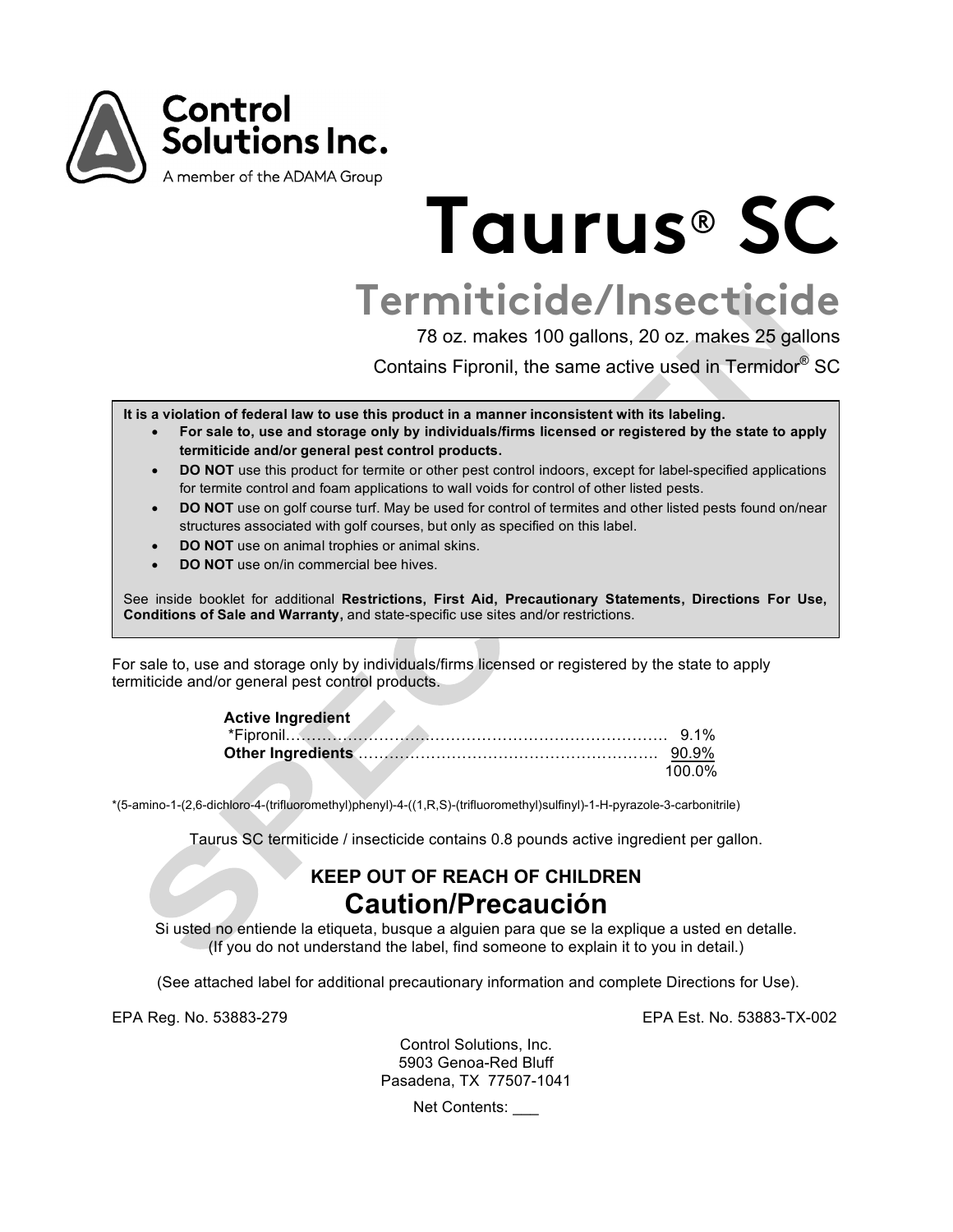| <b>FIRST AID</b>                                                                                          |                                                                                                       |  |
|-----------------------------------------------------------------------------------------------------------|-------------------------------------------------------------------------------------------------------|--|
| Have the product container or label with you when calling a poison control center or doctor, or going for |                                                                                                       |  |
| treatment.                                                                                                |                                                                                                       |  |
| If swallowed:                                                                                             | Call a Poison Control Center or doctor immediately.<br>$\bullet$                                      |  |
|                                                                                                           | <b>DO NOT</b> induce vomiting unless told to by a poison control center or                            |  |
|                                                                                                           | doctor.                                                                                               |  |
|                                                                                                           | <b>DO NOT</b> give any liquid to the person.<br>$\bullet$                                             |  |
|                                                                                                           | DO NOT give anything to an unconscious person.<br>$\bullet$                                           |  |
| If on skin or                                                                                             | Take off contaminated clothing.<br>$\bullet$                                                          |  |
| clothing:                                                                                                 | Rinse skin immediately with plenty of water for 15-20 minutes.<br>٠                                   |  |
|                                                                                                           | Call a poison control center or doctor for treatment advice.<br>$\bullet$                             |  |
| If inhaled:                                                                                               | Move person to fresh air.<br>$\bullet$                                                                |  |
|                                                                                                           | If person is not breathing, call 911 or an ambulance, then give artificial<br>$\bullet$               |  |
|                                                                                                           | respiration, preferably by mouth-to-mouth, if possible.                                               |  |
|                                                                                                           | Call a poison control center or doctor for treatment advice.<br>$\bullet$                             |  |
| If in eyes:                                                                                               | Hold eye open and rinse slowly and gently with water for 15-20 minutes.<br>$\bullet$                  |  |
|                                                                                                           | Remove contact lenses, if present, after the first 5 minutes, then continue                           |  |
|                                                                                                           | rinsing eye.                                                                                          |  |
|                                                                                                           | Call a poison control center or doctor for treatment advice.<br>$\bullet$                             |  |
|                                                                                                           | Note to Physician: There is no specific antidote. All treatment should be based on observed signs and |  |
| symptoms of distress in the patient. Overexposure to materials other than this product may have           |                                                                                                       |  |
| occurred. In severe cases of overexposure by oral ingestion, lethargy, muscle tremors, and in extreme     |                                                                                                       |  |
| cases, possibly convulsions may occur.                                                                    |                                                                                                       |  |
| Have the product container or label with you when calling a poison control center or doctor, or           |                                                                                                       |  |

**going for treatment. You may also contact SafetyCall® (866) 897-8050 for emergency medical treatment information**

#### **PRECAUTIONARY STATEMENTS Hazards to Humans and Domestic Animals Caution**

Harmful if swallowed, absorbed through skin or inhaled. Do not get in eyes, on skin or on clothing. Do not breathe spray mist. Wash thoroughly with soap and water after handling and before eating, drinking, chewing gum, or using tobacco. Remove and wash contaminated clothing before reuse.

# **Personal Protective Equipment (PPE): Applicators and other handlers must wear:**

- Long-sleeved shirt and long pants
- Shoes plus socks
- Waterproof gloves, such as barrier laminate, butyl rubber ≥ 14 mils, nitrile rubber ≥ 14 mils, neoprene rubber ≥ 14 mils, natural rubber\* ≥ 14 mils, polyethylene, polyvinyl chloride (PVC) ≥ 14 mils, or viton ≥ 14 mils \*Includes natural rubber blends and laminates

# **When working in a non-ventilated space, including but not limited to basements and crawl spaces, all pesticide handlers must wear:**

• A dust/mist filtering respirator which includes a NIOSH approved respirator with any N, R, P, or HE filter or NIOSH approval number prefix TC-84A

# **When working in a non-ventilated space, including but not limited to basements and crawl spaces or when applying termiticide by rodding or sub-slab injection, all pesticide handlers must wear:**

• Protective eyewear (goggles, a faceshield, or safety glasses with front, brow, and temple protection)

Follow the manufacturer's instructions for cleaning/maintaining PPE. IF no such instructions for washables exist, use detergent and hot water. Keep and wash PPE separately from other laundry.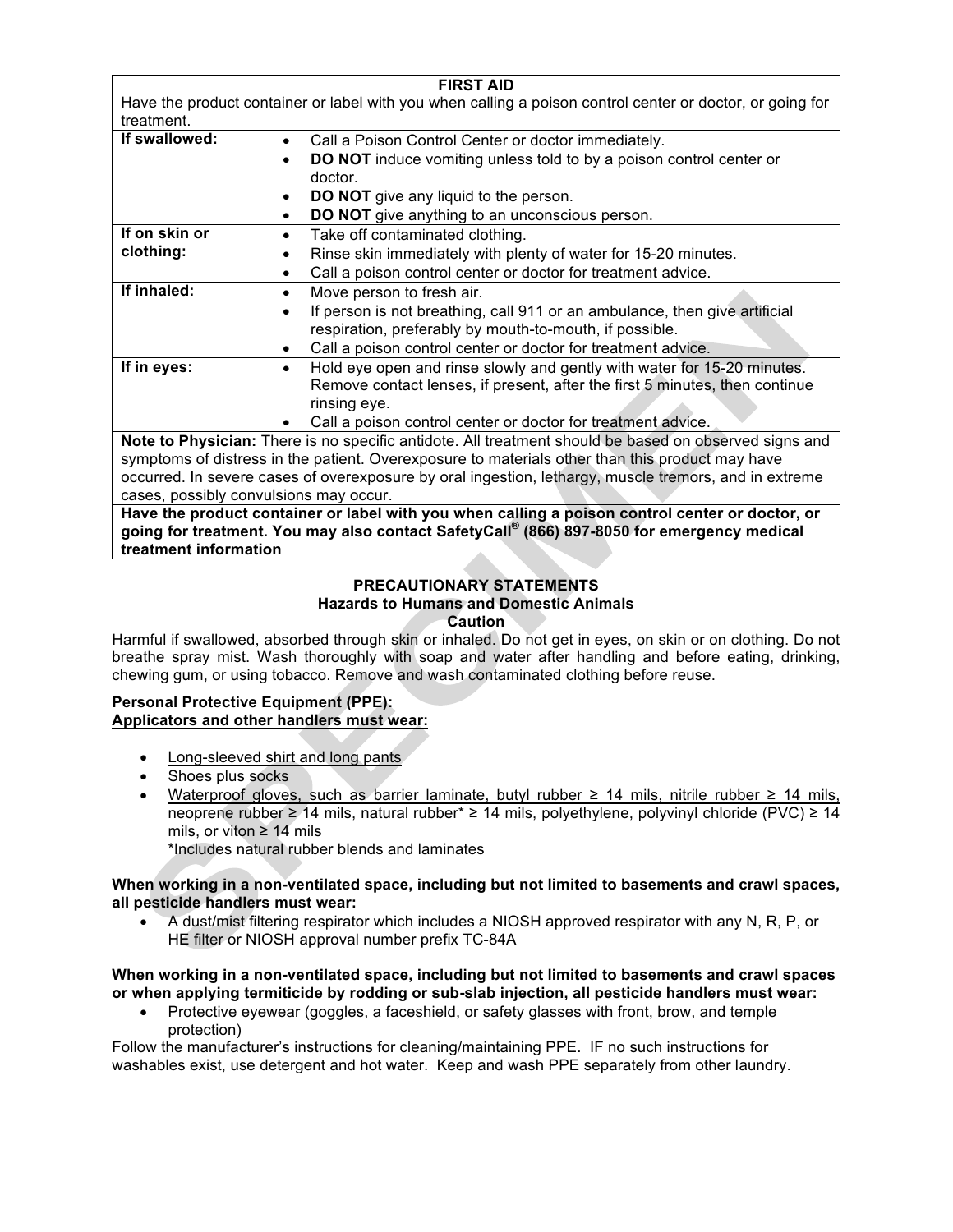# **User Safety Recommendations**

Users should wash hands thoroughly with soap and water before eating, drinking, chewing gum, using tobacco or using the toilet.

Remove contaminated clothing. Then wash body thoroughly with soap and water and put on clean clothing. Wash clothing with detergent and hot water before reusing.

Remove PPE immediately after handling this product. Wash outside of gloves before removing. Wash PPE before reusing.

#### **ENVIRONMENTAL HAZARDS**

For terrestrial uses, this pesticide is toxic to birds, fish, and aquatic invertebrates. Do not apply directly to water, or to areas where surface water is present or to intertidal areas below the mean high water mark. Runoff from treated areas may be hazardous to aquatic organisms in neighboring areas. Care must be taken to avoid runoff. Do not contaminate water by cleaning equipment or disposal of wastes. Do not contaminate water when disposing of equipment washwaters or rinsate.

# **DIRECTIONS FOR USE**

It is violation of federal law to use this product in a manner inconsistent with its labeling. Read entire label before using this product.

For sale to, use and storage only by individuals/firms licensed or registered by state to apply termiticide and/or general pest control products. States may have more restrictive requirements regarding qualifications of persons using this product. Consult the structural pest control regulatory agency of your state prior to use of this product.

# **Use Direction for Prevention and/or Control of Termites and Other Wood-infesting Pests**

#### **USE RESTRICTIONS:**

When treating adjacent to an existing structure, the applicator must check the area to be treated, and immediate adjacent areas of the structure, for visible and accessible cracks and holes to prevent any leaks or significant exposures to persons occupying the structure. People present or residing in the structure during application must be advised to remove their pets and themselves from the structure if they see any signs of leakage. After application, the applicator is required to check for leaks. All leaks resulting in the deposition of termiticide in locations other than those prescribed on this label must be cleaned up prior to leaving the application site. Do not allow people or pets to contact contaminated areas or to reoccupy contaminated areas of the structure until the clean-up is completed.

- Prior to drilling and treating through concrete structures, such as patios, porches, sidewalks and foundation slabs applicator should first determine that there are no habitable areas below that could be unintentionally contaminated by the treatment.
- Only protected applicators wearing personal protective equipment as required by this product label may be in the area during application.
- All holes in commonly occupied areas into which this termiticide / insecticide product has been applied must be plugged. Plugs must be of a non-cellulose material or covered by an impervious, non-cellulose material.
- Do not apply finished dilution of this product until all heating/air conditioning ducts, air vents, plumbing pipes, sewer lines, floor drains, heating pipes and electrical lines/conduits are known and identified. Do not puncture or contaminate any of these.
- Do not use this product in voids insulated with rigid foam.
- Do not treat within a distance of one foot out from the drip line of edible plants.
- Do not treat fruit-bearing or nut-bearing trees.
- Do not contaminate public and private water supplies.
- Do not make treatments while precipitation is occurring.
- Do not treat soil that is water-saturated or frozen, or in conditions where runoff or movement from the treatment area/site will occur.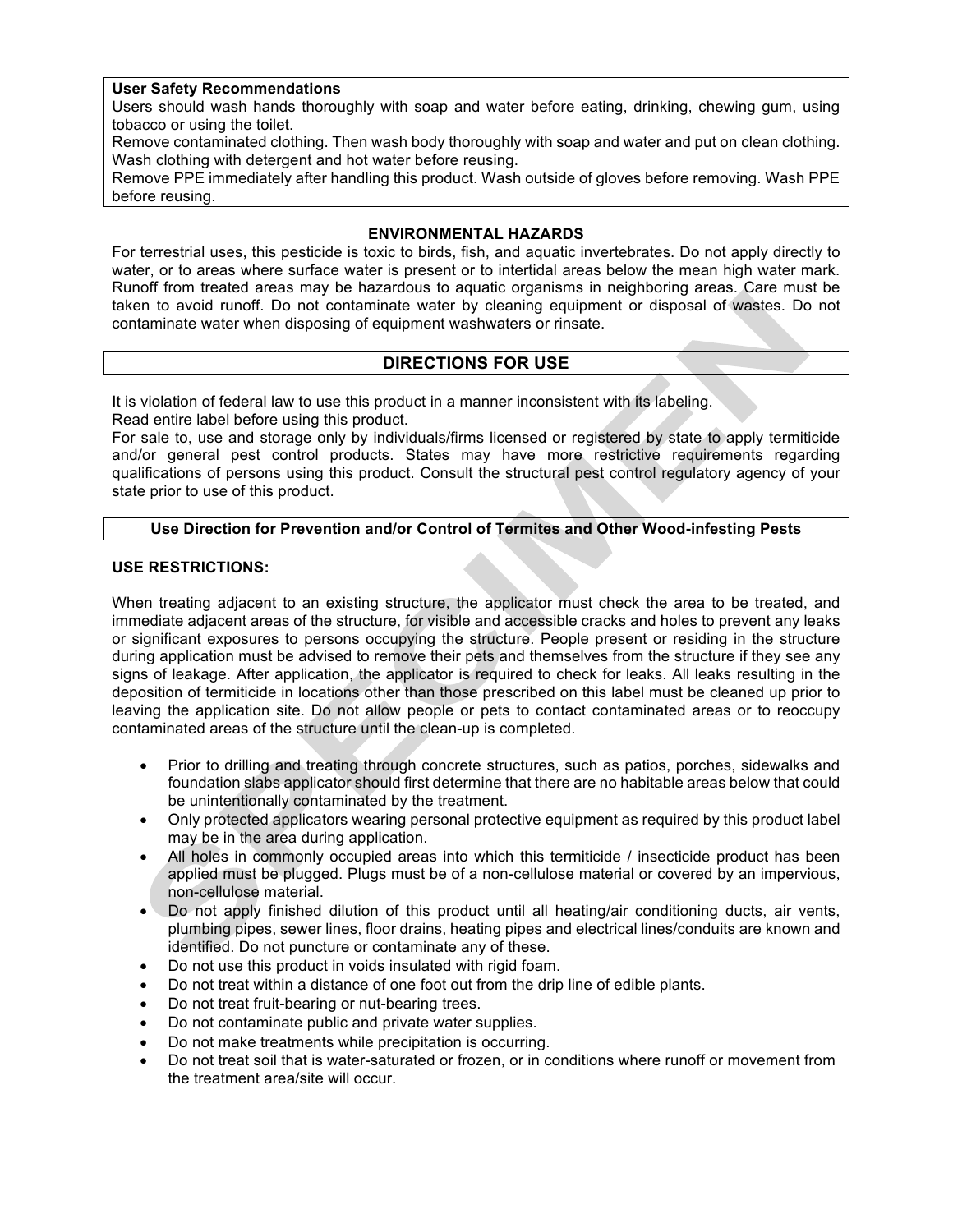# **Product Information**

When used in accordance with the directions in this label, this product provides effective prevention and/or control of subterranean termites. This product must be applied in a manner which provides a continuous treated zone to effectively prevent termites from infesting wood.

This product may only be applied by licensed technicians familiar with trenching, rodding, short rodding, sub-slab injection, low-pressure banded surface applications and foam delivery techniques. This product is a highly effective termiticide against a variety of subterranean, arborel, drywood, and dampwood (e.g. *Reticulitermes*, *Zootermopsis*, *Heterotermes*, and *Coptotermes*), and other wood-infesting pests (e.g., carpenter ants, beetles, borers)

Taurus SC is labeled for use at 0.06%, 0.09%, or 0.125% finished dilution. The 0.06% finished dilution should be used for typical prevention and/or control situations. Where severe termite or other woodinfesting pest infestations, problem soils, or problem construction types exist, it is advisable to use 0.09% or 0.125% Taurus SC finished dilution, if permitted in the applicable use directions throughout this label. Where permitted within the use directions, Taurus SC can be applied as a foam application as directed in the Foam Applications for Prevention and/or Control of Termite, Woodinfesting Pests, and General Pest Control section of this label.

# **Mixing Instructions**

To mix Taurus SC termiticide / insecticide:

- 1. Fill the tank 1/4 to 1/3 full with water. The filling hose must be equipped with an anti-backflow device or water flow must include an air gap to protect against back siphoning.
- 2. Start the pump to begin by-pass agitation and place the end of the treating tool in the tank to allow circulation through the hose.
- 3. Add the appropriate amount of Taurus SC required to prepare the desired dilution.
- 4. Add the remaining water.
- 5. Continue to run the pump allowing recirculation through the hose back into the tank until the Taurus SC is completely dispersed.

**NOTE**: For tanks pre-filled with water, follow steps 2, 3, and 5 above.

- **NOTE**: Recirculation/agitation may not be required for inline injection or other application systems.
	- To mix a 0.06% dilution, add 0.8 fluid ounces of Taurus SC per gallon of finished dilution
	- To mix a 0.09% dilution, add 1.2 fluid ounces of Taurus SC per gallon of finished dilution.
	- To mix a 0.125% dilution, add 1.6 fluid ounces of Taurus SC per gallon of finished dilution.

# **Application Rates for Termiticide Use**

For most applications, use the 0.06% dilution and apply at a rate of 4 gallons of dilution per 10 linear feet per foot of depth. For example, for treatment of 10 linear feet with a four-foot depth, use 4 x 4 (16) gallons per 10 linear feet. Do not apply at a concentration less than 0.06%. Where severe termite infestations occur, where problem soils occur or where difficult or problem construction types are encountered, it may be advisable to use either 0.09% or 0.125% concentration**.** Apply the higher concentration at a rate of 4 gallons of solution per 10 linear feet per foot of depth. For example, for treatment of 10 linear feet with a four-foot depth, use 16 (4 x 4) gallons per 10 linear feet. In dense soil that will not accept a volume of 4 gallons per linear foot per foot of depth, use the 0.125% dilution, and apply at a rate of 2 gallons per 10 linear feet per foot of depth. For example, for treatment of 10 linear feet with a four-foot depth, use 8 (2 x 4) gallons per 10 linear feet. When using the lower volume of application, be careful to maintain a continuous treated zone. If application requires drilling, drill holes less than 12" apart to maintain a continuous treated zone.

# **PRE-CONSTRUCTION TERMITE TREATMENTS**

#### **Basic Information for Pre-construction Termite Treatments**

For pre-construction treatments, up to and including installation of the finished grade:

- **DO NOT** apply at a **LOWER** dosage and/or concentration than 0.06%, 0.09%, or 0.125% for horizontal and vertical treatments.
- **DO NOT** apply at a **LOWER** finished dilution volume than 1.0 to 1.5 gallons per 10 square feet for concrete slabs on ground or in basements (horizontal treated zones.)
- **DO NOT** apply at a **LOWER** finished dilution volume than 2 gallons per 10 linear feet per foot of depth for vertical treated zones along this interior and exterior perimeter of foundation walls and around pillars and other foundation elements.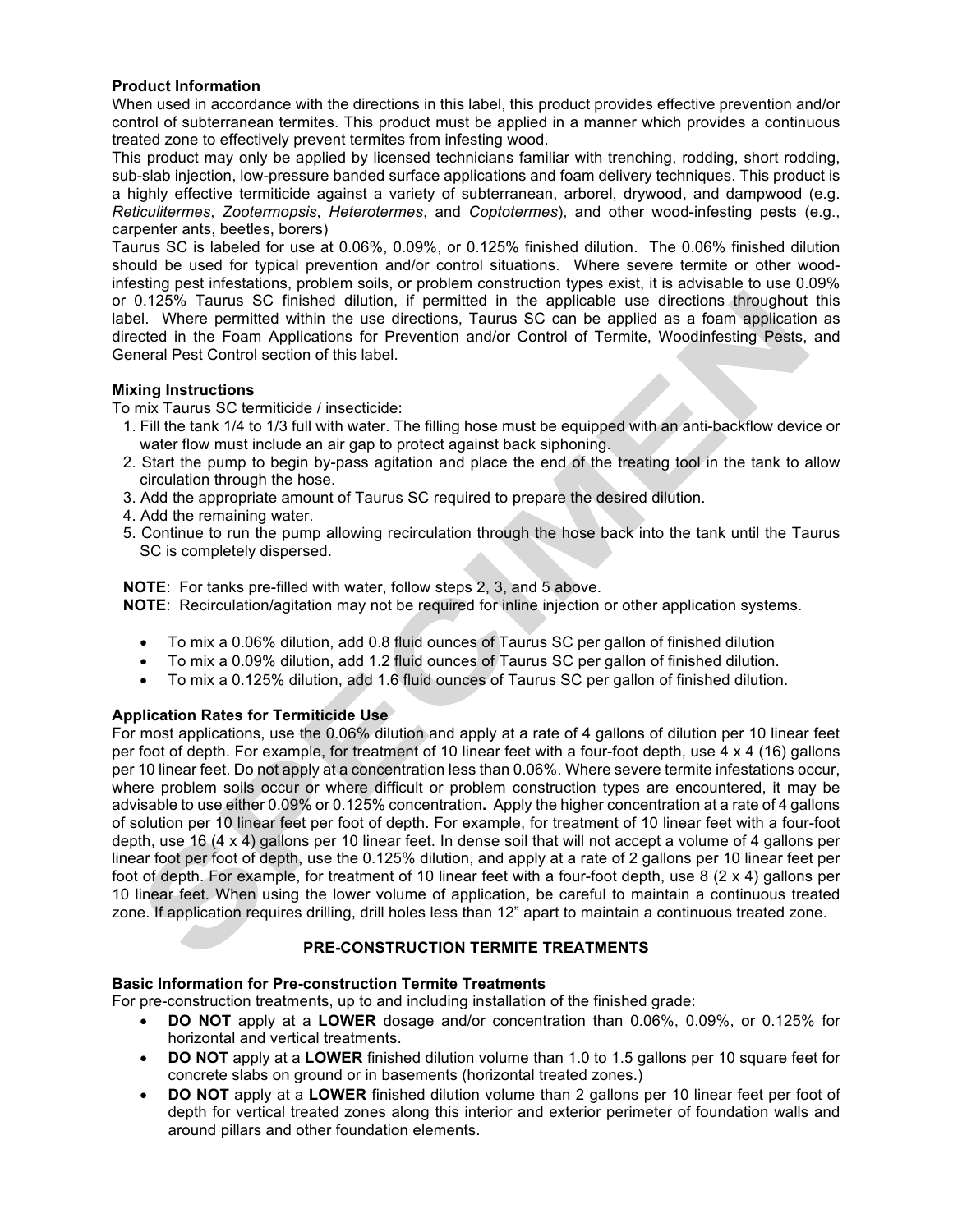In advance of treatment, applicators must notify the general contractor, construction superintendent, or other responsible personnel of the intended Taurus SC application and the intended sites of application. Applicators must instruct the person responsible to notify construction workers and other individuals on site to vacate the treatment area and not to return until Taurus SC has been absorbed into the soil. Do not apply at a dosage and/or concentration lower than 0.06% for applications up to and including installation of the final grade.

#### **Application Information**

Pre-construction treatments include any treatment made during all phases of construction up to and including installation of the final grade. Establishing a thorough and complete horizontal and vertical treated zone will provide effective pre-construction termite control.

When foundations are deeper than 4 feet, it is preferable to apply Taurus SC as the backfill is being replaced. If the backfill is already in place, the applicator must trench and rod into the trench or trench along the foundation walls, around pillars and other foundation elements, at the rate prescribed from grade to a minimum depth of 4 feet. When trenching, trenches must be a minimum of 6 inches deep (no deeper than the bottom of the footing) and need not be wider than 6 inches. When trenching in sloping or tiered soil, the trench must be stepped to ensure adequate distribution and to prevent Taurus SC from running out of the trench. When the top of the footing is exposed, the soil adjacent to the footing must be treated to a depth not to exceed the bottom of the footing. Never treat any structure below the footing.

#### **Concrete Slab (Including Monolithic, Floating and Supported Concrete Slabs) on Ground or in Basements and Crawl Spaces**

**Horizontal treated zones:** Apply an overall treatment of Taurus SC to the entire surface to be covered by the concrete slab. This includes living area, as well as carports, porches, basement floors, and any extended entrances. Apply this treatment at the rate of 1 to 1.5 gallons of finished dilution per 10 square feet using a coarse spray nozzle and low-pressure spray (less than 25 p.s.i.). Spray the dilution evenly and uniformly over the entire area to be treated. If the slab is not to be poured the same day as treatment, cover the treated soil with a waterproof barrier such as polyethylene sheeting.

**Vertical treated zones:** Apply Taurus SC at a rate of 1 gallon of finished dilution per square foot around anything penetrating the slab such as utility service and plumbing lines. Apply Taurus SC at a rate of 4 gallons of finished dilution per 10 linear feet per foot of depth along the inside and outside perimeter of foundation walls. The applicator must trench and rod into the trench or trench along the foundation walls and around pillars and other foundation elements. If the footing is more than 4 feet below grade, make this treatment to a minimum of 4 feet below grade. A trench need not be any wider than 6 inches. Treat the soil which will be replaced into the trench using a low-pressure spray (not more than 25 p.s.i. at the nozzle). When rodding from grade or from the bottom of a shallow trench, space the rod holes no more than 12 inches apart in a manner which will create a continuous treated zone.

It is highly recommended that a complete horizontal treated zone be created prior to the slab pour. However, if the slab was poured before a horizontal treatment could be made, refer to the "Post-Construction" section of this label for alternate application instructions.

#### **Hollow Block Foundations or Voids**

Create a continuous treatment zone by treating hollow block foundations or voids in masonry resting atop the footing. If voids in the masonry elements are not openly accessible, drill and treat into these voids by applying 2 gallons of finished dilution per 10 linear feet of footing using a nozzle pressure of 25 p.s.i. or lower. When using this treatment, drill the access holes as close to the footing as is practical. Drilling below the sill plate is acceptable. Applicators must examine the treated areas of voids in block or rubble foundation walls closely for possible runoff as a precaution against application leakage. Mechanical alteration to some areas may be required before a treatment can be made. Other areas may not be treatable.

All leaks resulting during the application of Taurus SC in locations other than those prescribed on this label must be cleaned up before leaving the application site. Do not allow people or pets to come in contact with contaminated areas or allow them to reoccupy the treatment site until the clean-up is completed.

#### **POST-CONSTRUCTION CONVENTIONAL STRUCTURAL TERMITE TREATMENT**

#### **Application Information**

For applications of Taurus SC made after the final grade is installed to protect the structure from termite infestation and/or to control existing termite populations, the applicator must trench and rod into the trench or trench along the foundation walls, around pillars and other foundation elements, at the rate prescribed from grade to the top of the footing. When the footing is more than 4 feet below grade, treat to a minimum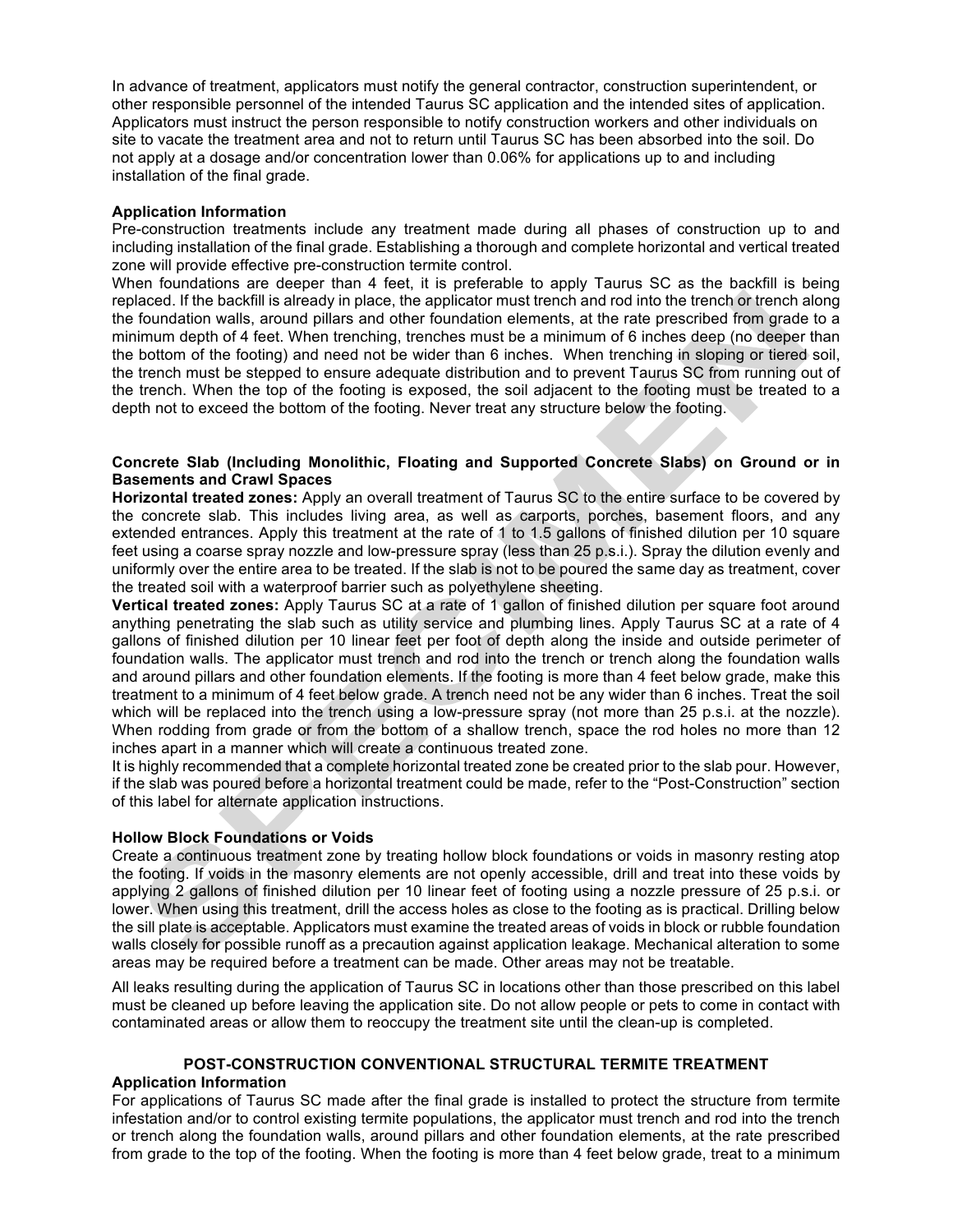depth of four feet. The depth of treatment will vary depending on soil type, degree of compaction and location of termite activity. When the top of the footing is exposed, the soil adjacent to the footing must be treated to a depth not to exceed the bottom of the footing. Never treat any structure below the footing.

To establish a complete exterior perimeter treatment zone along the foundation wall, drill any exterior concrete structures adjoining the foundation, such as patios, porches and sidewalks, and treat by sub-slab injection of Taurus SC finished dilution.

Before treatment, locate and identify all heating or air conditioning vents and ducts, water and sewer plumbing lines, electrical lines and conduits, and avoid contamination or damage to these structural elements.

#### **Concrete Slab Over Soil (Including Monolithic, Floating and Supported Slabs):**

**Exterior perimeter:** Apply by trenching and rodding into the trench or by trenching along the foundation walls at the rate of 4 gallons of finished dilution per 10 linear feet per foot of depth, or, if the footing is more than 4 feet below grade treat to a minimum depth of 4 feet. Trenches need not be wider than 6 inches and must be a minimum of 6 inches deep or to the bottom of the footing. Never treat a structure below the footing. Space the rod holes no more than 12 inches apart in a manner which will create a continuous treated zone. Mix the finished dilution into the soil before replacing it into the trench.

**Sub-slab injection:** Sub-slab injection treatments can be made from inside the structure, or in cases where this is not possible, from the outside of the structure by drilling through the foundation as directed below. Before treatment, locate and identify all heating or air conditioning vents and ducts, water and sewer plumbing lines, electrical lines and conduits, and avoid contamination or damage to these structural elements.

**Vertical drilling / injection:** Make treatments under the slab by drilling vertically through the slab along the interior perimeter of the foundation including the garage. Drill holes along all concrete expansion joints, cracks, plumbing and utility services penetrating the slab. Drill holes along interior partition walls when there is clear evidence of termite activity or damage. Space all drill-holes no more than 12 inches apart in a manner which will create a continuous treated zone. Inject the finished dilution of Taurus SC into the drillholes at a rate of 4 gallons per 10 linear feet per foot of depth. When making applications, use a lateral dispersal nozzle to achieve the best results. After treatment, all holes in commonly occupied areas must be plugged with a non-cellulose material or covered with an impervious, non-cellulose material.

**Horizontal drilling / rodding / sub-slab injection from the exterior of the foundation:** Use this technique to treat underneath the slab only when floors or interior design do not allow for treatment by vertical drilling. Care must be taken not to rod into heating or air conditioning vents and ducts, water and sewer plumbing lines, electrical lines and conduits. Use horizontal short rodding practices to create a continuous treated zone into the soil proximal to the inside of the foundation wall. Angle drill-holes through the outside of the foundation to ensure deposition of Taurus SC below any existing heating ducts, water and sewer lines, or electrical conduits. Use horizontal long rodding practices only when the areas to be treated underneath the slab are not accessible by vertical rodding or horizontal short rodding. Do not use long rods exceeding 20 feet. For all horizontal rodding applications space drill-holes no more than 12 inches apart in a manner which will create a continuous treated zone. Inject the finished dilution of Taurus SC into the drill-holes a rate of 4 gallons per 10 linear feet per foot of depth. All holes must be plugged with a noncellulose material or covered by and impervious, non-cellulose material.

**Bath traps:** Treat exposed soil or soil covered with tar or similar sealants beneath or around plumbing and/or drain pipe entry areas with a minimum of 1 gallon but not more than 4 gallons of finished dilution per square foot. It may be necessary to remove tar or sealant to ensure adequate soil penetration. Install an access door or inspection portal if one is not already present. After inspection and removal of all wood or cellulose debris, treat the soil by rodding or drenching with the finished dilution of Taurus SC.

**Shower drains:** To treat the soil beneath and adjacent to shower pan drains, drill through the slab adjacent to the shower pan and apply the finished dilution of Taurus SC by sub-slab injection. Foam can be used to maximize dispersion. Drill multiple access points adjacent to the drain, and use a directional dispersion tip to enhance the treatment of the soil beneath the drain. Treat with a minimum of 1 gallon but not more than 4 gallons of finished dilution per shower drain. Horizontal rodding can be used to access and treat soil associated with the shower drain.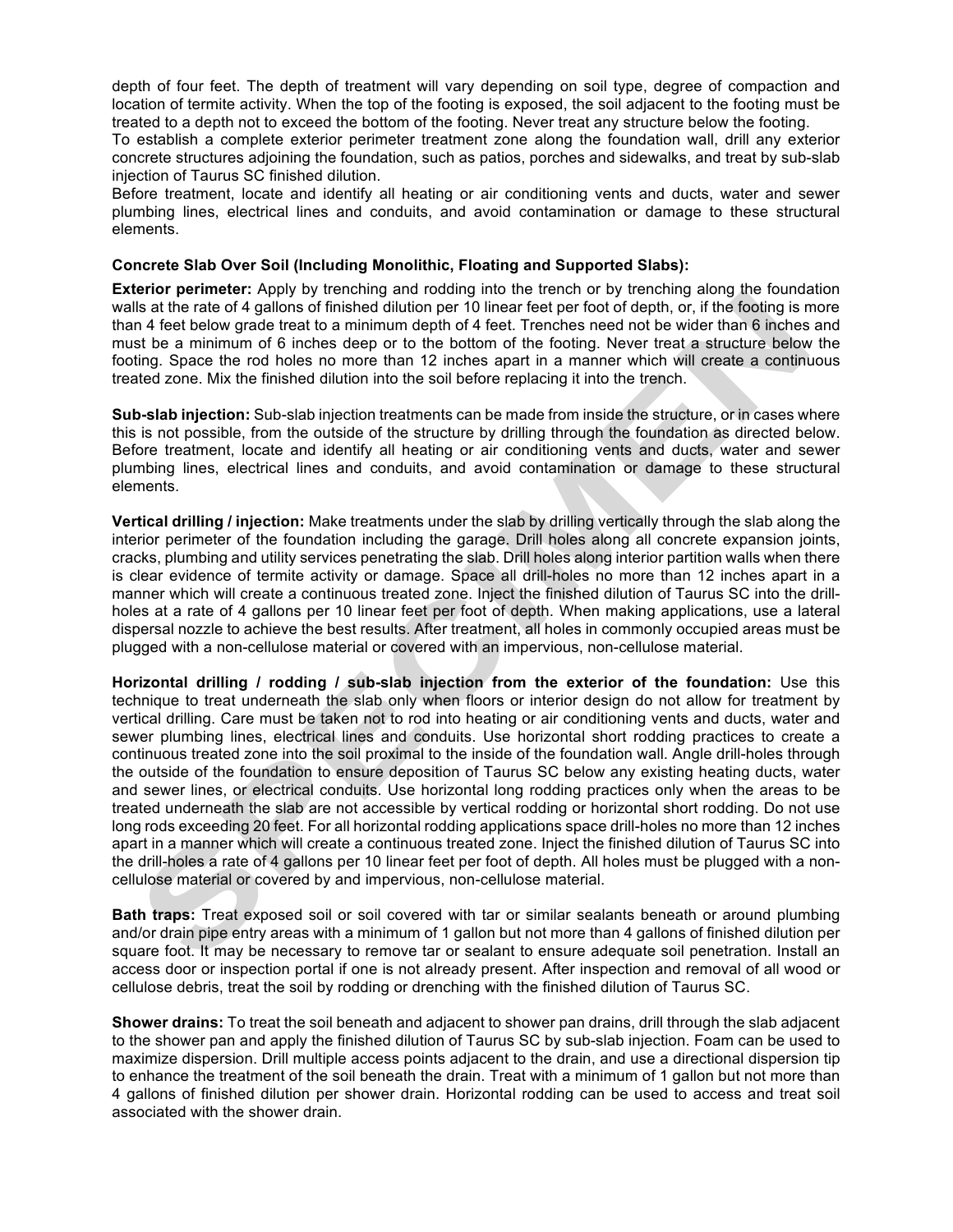**Structures with French Drains and Sump Pumps:** In sites where French drains exist at the footer along the foundation perimeter, common in hollow block foundation structures, the soil must be dry before applications can be made. Do not treat soil that is saturated or frozen. Do not make treatments while precipitation is occurring. To prevent seepage of finished dilution or damage to drains or tiles, do not rod through the slab any closer than 24 inches from French drains. Do not apply Taurus SC within 5 feet from the sump pump pit and pump. Do not drill through hollow block foundations that border French drains to prevent drainage or seepage from the block into the drains. Identify and locate French drains, then apply Taurus SC in the following manner:

- 1) Unplug the sump pump. Inspect the sump pit for water. If no water is present, keep the sump pump unplugged while making the treatment.
- 2) If water is in the pump pit, unplug the sump pump and remove four cups of water from the pit. Mark the water level. Wait 10 minutes then check the water level in the pit. If the water level has risen, there is too much seepage to make a treatment. If the water level has not risen, a treatment can be made as long as the sump pump remains unplugged.

During application, check the sump pump pit every few minutes for the presence of termiticide dilution. If dilution is detected, stop the treatment immediately and remove all dilution from the pump pit before plugging the pump back in. Dispose of the dilution from the sump pump pit as directed by this label in the "**Storage and Disposal**" section.

#### **Basement Structures:**

**Exterior perimeter:** Apply by trenching and rodding into the trench or by trenching along the foundation walls at the rate of 4 gallons of finished dilution of Taurus SC per 10 linear feet per foot of depth, or, if the footing is more than 4 feet below grade treat to a minimum depth of 4 feet. Trenches need not be wider than 6 inches and must be a minimum of 6 inches deep or to the bottom of the footing. When trenching in sloping or tiered soil, the trench must be stepped to ensure adequate distribution and to prevent Taurus SC from running out of the trench. Never treat a structure below the footing. Space the rod holes no more than 12 inches apart in a manner which will create a continuous treated zone. Mix the finished dilution into the soil before replacing it into the trench.

**Interior perimeter:** To treat under the basement floor slab, drill vertically through the slab along the interior perimeter of the foundation. Drill holes along all concrete expansion joints, cracks, and any plumbing or utility services penetrating the slab. Drill holes along both sides of partition foundation walls, and around piers. Where there is clear evidence of termite activity in a non-foundation interior partition wall, drill holes through the slab adjacent to the wall along one side. Space all drill-holes no more than 12 inches apart in a manner which will create a continuous treated zone. Inject the finished dilution of Taurus SC into the drillholes at the rate of 4 gallons per 10 linear feet per foot of depth. When making applications, use a lateral dispersal nozzle to achieve the best results. After treatment, all holes in commonly occupied areas must be plugged with a non-cellulose material or covered with an impervious, non-cellulose material.

**Accessible Crawl Space Construction:** Before treatment turn off any air circulation equipment that moves air from the area to be treated to any untreated interior space of the structure. Do not turn the air circulation system back on until the application of Taurus SC is completed and has been absorbed into the soil. Treat crawl spaces by applying a vertical Taurus SC termiticide treatment at the rate of 4 gallons of finished dilution per 10 linear feet per foot of depth from grade to the top of the footing, or, if the footing is more than 4 feet below grade treat to a minimum depth of 4 feet. Apply by trenching, or by trenching and rodding into the trench. Treat both sides of foundation and around all piers and pipes. In areas where physical obstructions exist that prevent trenching, such as concrete walkways adjacent to the foundation, apply by rodding alone. Where soil type and/or conditions make trenching impossible, apply by rodding. When the top of the footing is exposed, treat the soil adjacent to the footing to a depth not to exceed the bottom of the footing. Read and follow the mixing directions in the "Mixing Instructions" section of this label when encountering soil types which will not accept the full application volume.

- Rod holes and trenches must not extend beneath the bottom of the footing.
- Space the rod holes no more than 12 inches apart in a manner which will create a continuous treated zone.
- Trenches need not be wider than 6 inches and must be a minimum of 6 inches deep or to the bottom of the footing. When trenching in sloping or tiered soil, the trench must be stepped to ensure adequate distribution and to prevent Taurus SC from running out of the trench. Mix the finished dilution into the soil before replacing it into the trench.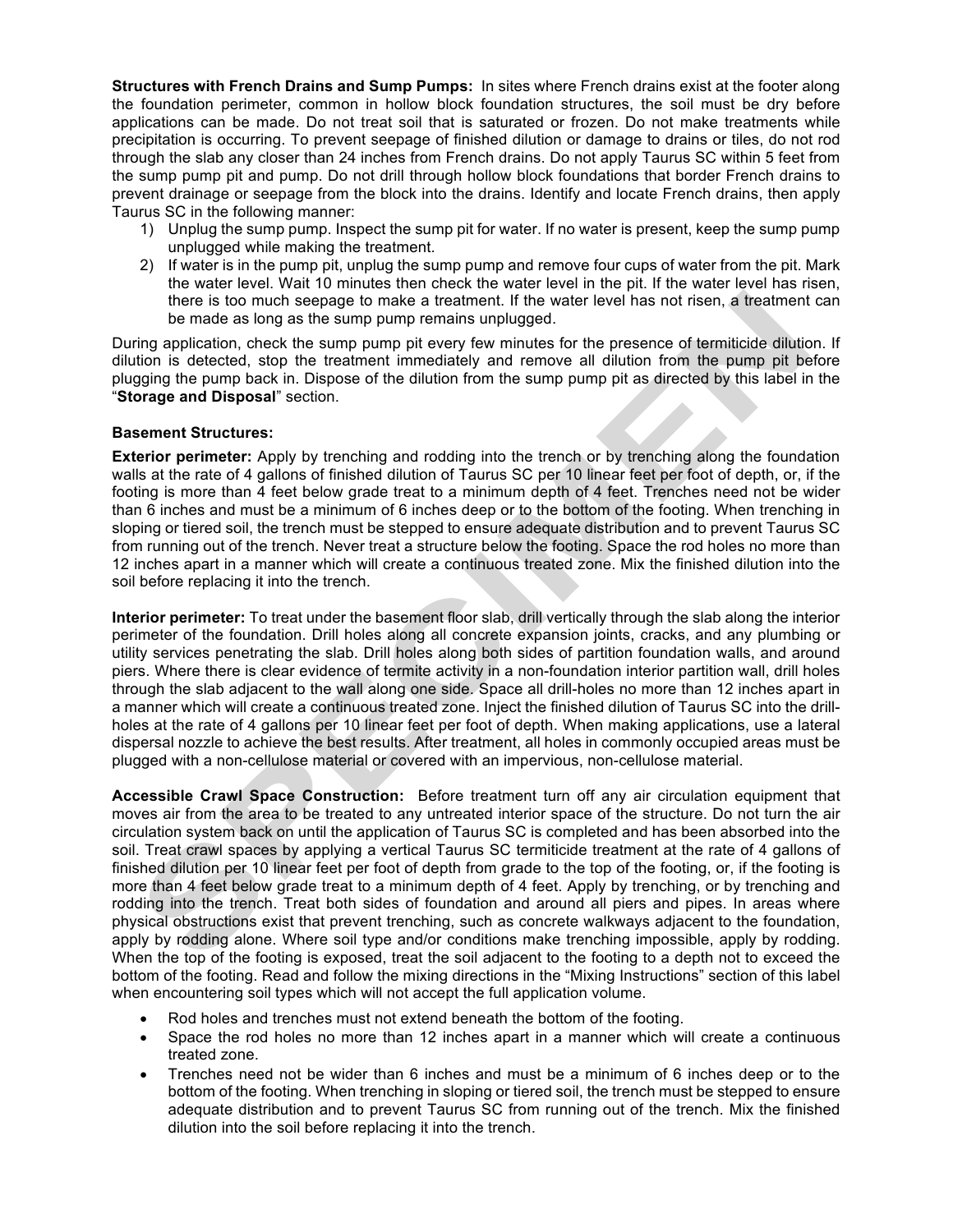**Inaccessible Crawl Space Construction:** Before treatment turn off any air circulation equipment that moves air from the area to be treated to any untreated interior space of the structure. Do not turn the air circulation system back on until the application of Taurus SC is completed and has been absorbed into the soil. For any inaccessible interior areas, for example where the clearance between the floor joists and ground surfaces do not allow for operator access, excavate, if possible, and follow the instructions for accessible crawl spaces. When excavation is not possible, apply one or a combination of the following two methods:

- 1) Establish a horizontal treated zone by applying 1 gallon of finished dilution of Taurus SC with a coarse application nozzle (e.g., Delavan Type RD Raindrop, RD-7 or larger, or Spraying Systems Co. 80110LP Teejet or comparable nozzle) per 10 square feet of soil surface using a nozzle pressure of less than 25 p.s.i. For any area which cannot be reached with the application wand, use one or more extension rods. Do not broadcast or power spray with high pressures.
- 2) Establish a horizontal treated zone by drilling through the foundation wall or through the floor above and treat the soil adjacent to the foundation at a rate of 1 gallon of finished dilution of Taurus SC per 10 square feet. Drill spacing must not exceed 16 inches between drill-holes. Many states have smaller interval requirements so check state regulations before application. Treat the soil adjacent to foundation elements with short or long rodding techniques without drilling if it is possible to reach the soil to be treated with the treatment tool.

**Hollow Block Foundations / Voids:** Establish a continuous treated zone in hollow block foundations or voids in masonry resting on top of the footing by drilling and treating into voids of multiple masonry elements of the structure to soil level. If not openly accessible, drill and treat into voids of masonry elements. Apply 2 gallons of finished dilution per 10 linear feet of footing at a nozzle pressure of 25 p.s.i. or less. When making this treatment, drill access holes as close as possible to the footing, below the level of the sill plate if necessary. Applicators must examine the treated areas for possible runoff as a precaution against application leakage. Mechanical alteration to some areas may be required before a treatment can be made. Other areas may not be treatable. All leaks resulting during the application of Taurus SC in locations other than those prescribed on this label must be cleaned up before leaving the application site. Do not allow people or pets to come in contact with contaminated areas until the clean-up is completed.

# **Treatment of Structures with Wells or Cisterns:**

#### **Do not contaminate wells or cisterns.**

Do not apply Taurus SC within 5 feet of any well or cistern. Treat soil 5 to 10 feet from any well or cistern by backfill method only. Treat soil adjacent to water pipes within 3 feet of grade by backfill method only.

#### **Backfill method:**

- 1) Trench to remove the soil to be treated and place it into a wheelbarrow or onto heavy plastic sheeting or similar material.
- 2) Treat the soil at a rate of 4 gallons of finished dilution of Taurus SC per 10 linear feet per foot of trench depth, or at a rate of 1 gallon per cubic foot of soil. Mix the Taurus SC thoroughly into soil while taking care to prevent runoff or spillage.
- 3) After the treated soil has completely absorbed the finished dilution of Taurus SC, put it back into the trench.

**Structures Adjacent to Wells / Cisterns and / or Other Bodies of Water:** Prior to application examine any structure with nearby sources of water such as wells, cisterns, ponds, streams or other bodies of water, then follow the treatment procedures described below.

- 1) If the pipe(s) from the well enter the structure with 3 feet of grade, expose them if possible prior to treatment. Treat the soil adjacent to the water pipe(s) using the backfill method described above.
- 2) Take precautions, prior to treatment, to limit the risk of Taurus SC being applied into subsurface drains which empty into any bodies of water, including evaluating whether treatment of the footer could result in contamination of subsurface drains. Take into consideration such factors as depth to the drain system, soil type and degree of soil compaction when determining the depth of treatment.
- 3) Use the treated backfill method, when appropriate (e.g., on the water side of the structure), to minimize off-site movement of Taurus SC.
- 4) To minimize potential runoff of Taurus SC into non-target areas, apply a finished dilution of 0.125% at a rate of 2 gallons per 10 linear feet per foot of depth.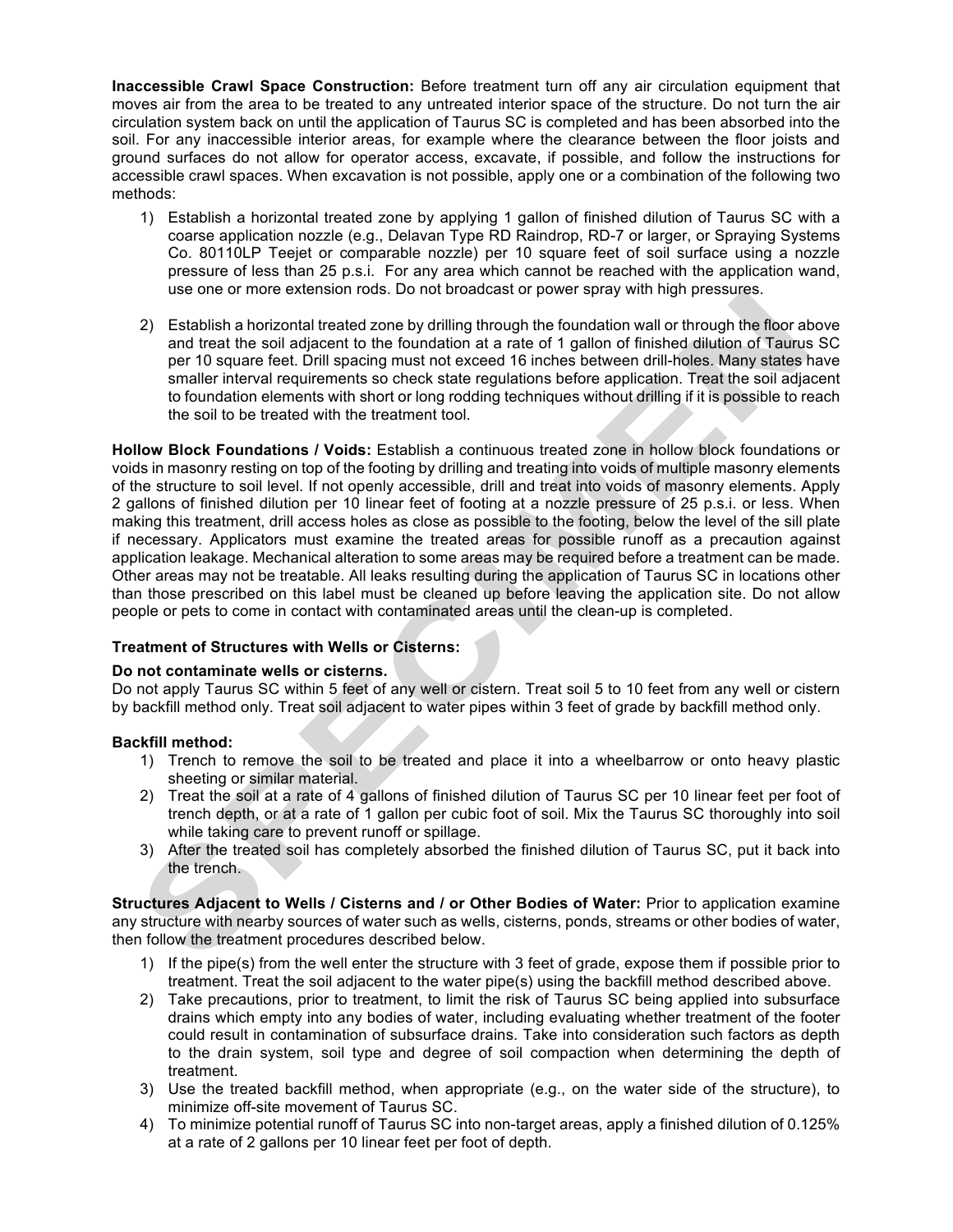**Plenum Construction:** Before treatment turn off any air circulation equipment that moves air from the area to be treated to any untreated interior space of the structure. Do not turn the air circulation system back on until the application of Taurus SC is completed and has been absorbed into the soil. Treat the soil exterior to the foundation walls according to the instructions in the "Accessible Crawl Space Construction" section of this label. Follow the instructions below for interior treatment of plenum structures that use a sealed under floor space to circulate heated or cooled air throughout the structure:

- 1) Remove sealing fabric and anything on the sealing fabric to expose no more than an 18 inch width adjacent to all foundation structures, including foundation walls, interior piers, pipes and any other structures in contact with soil. Treat according to the instructions for exterior and interior treatment in the "Accessible Crawl Space Construction" section of this label.
- 2) After the finished dilution of Taurus SC has been absorbed into the soil, return the sealing fabric and anything removed from the surface of the sealing fabric to their original pre-treatment positions.

**Foam Application:** When construction practices, soil subsidence, or other factors make it difficult to establish a continuous treated zone with conventional liquid application methods, supplement treat with the use of foam-generating equipment. Foam applications are useful in the treatment of filled stoops and porches, chimney bases, into block voids, behind masonry or other veneers, and into stud walls. Utilize applications of dry foam only (a range of 15:1 to 50:1 expansion ratio) when treating voids in stud walls. Apply foam to wall voids where evidence of termite presence or damage exist or are suspected.

Foam only treatments under slabs are appropriate when maximum horizontal coverage is desired In areas with no deep foundation or footing (for example: around plumbing entries and near settlement cracks in concrete slabs). Use both conventional liquid application and foam treatment in areas where both lateral spread and deeper vertical penetration of Taurus SC are desired. Effective treatment is highly dependent on volume and amount of active ingredient. Apply at least 75% of the finished dilution of Taurus SC as a liquid treatment, then deliver the remaining 25% or less to the appropriate areas as a foam application. The total amount of product applied as a combined foam and liquid treatment should be equivalent to volume of Taurus SC liquid finished dilution required for a liquid application alone. Foam applications provide a good supplement to liquid applications in difficult to treat areas.

**Foam mixing instructions:** Prepare the desired finished dilution of Taurus SC, then mix with the manufacturer's recommended quantity of foaming agent in foaming equipment. Apply a sufficient volume of Taurus SC foam to establish a continuous treated zone at the rates recommended in this label for specific applications. When sufficient foam volume cannot be applied to achieve the recommended rate of Taurus SC supplement the treatment with additional liquid finished dilution to assure appropriate treatment volume and concentration in the treated area.

- 1 gallon of finished dilution at a foam expansion ratio of 25:1 makes 25 gallons of foam.
- 1.66 gallons of finished dilution at a foam expansion ratio of 15:1 makes 25 gallons of foam.
- 2.5 gallons of finished dilution at a foam expansion ratio of 10:1 makes 25 gallons of foam.
- 5 gallons of finished dilution at a foam expansion ratio of 5:1 makes 25 gallons of foam.

# **POST-CONSTRUCTION EXTERIOR PERIMETER / LOCALIZED INTERIOR (EP / LI) STRUCTURAL TERMITE TREATMENT –** *(Not approved for use in Louisiana)*

#### **General Information**

This post-construction application of Taurus SC can be made after the final grade is installed to protect the structure from termite infestation and/or to control existing termite populations. This treatment method is designed to be non-invasive to the interior of the structure with the establishment of a continuous treated zone along the exterior of the foundation and only treating interior spaces where termite activity has been found. If you have questions regarding this treatment, consult the appropriate state agency.

#### **Termite activity is defined as the presence of one or more of the following signs of infestation:**

- 1) Alates (winged termites) have swarmed inside the structure.
- 2) Live termites are found to be active within the structure.
- 3) There is clear evidence of termite activity on or inside the structure such as the presence of mud tubes, galleries in wood.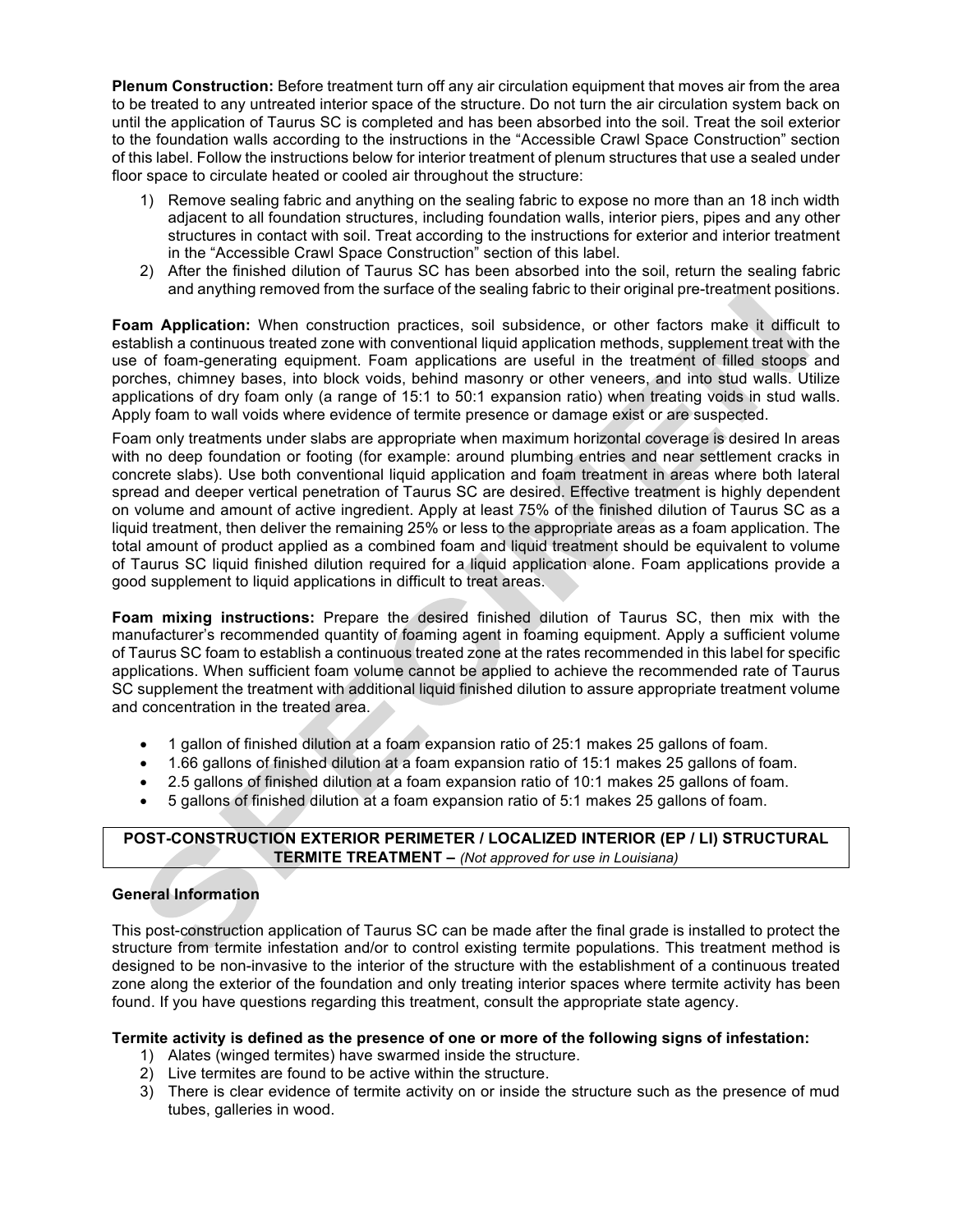Do not apply Taurus SC finished dilution as perimeter / localized interior treatment at a concentration lower than 0.06% or at an application volume lower than those specified in the "Application Rates for Termiticide Use" section of this label.

#### **EXTERIOR PERIMETER TREATMENT**

To prevent termite infestation of a structure, exterior perimeter applications of Taurus SC must be made in a manner which will create a continuous treated zone. If situations are encountered where the soil will not accept the full application volume recommended in the use directions below, read and follow the direction in the "Application Rates for Termiticide Use" section of this label.

**Concrete Slab on Ground (Including Monolithic, Floating and Supported Concrete Slabs):** Apply along the exterior foundation perimeter by trenching and rodding into the trench or by trenching at the rate of 4 gallons of finished dilution per 10 linear feet per foot of depth. Trenches need not be wider than 6 inches and must be a minimum of 6 inches deep or to the bottom of the footing. Space the rod holes no more than 12 inches apart in a manner which will create a continuous treated zone. Mix the finished dilution into the soil before replacing it into the trench.

In areas where physical obstructions exist that prevent trenching, such as concrete walkways adjacent to the foundation, apply by rodding alone. Where soil type and/or conditions make trenching impossible, apply by rodding. In order to establish a complete exterior perimeter treatment zone, drilling and sub-slab treatment will be necessary wherever adjoining concrete structures exist such as patios, porches or sidewalks. For driveways, exterior drilling is necessary only around building supports or wall elements permanently located at driveway joints. Never treat a structure below the footing.

**Basement and Inaccessible Crawl Space Construction:** Apply along the exterior foundation perimeter by trenching and rodding into the trench or by trenching along the foundation walls at the rate of 4 gallons of finished dilution of Taurus SC per 10 linear feet per foot of depth, or, if the footing is more than 4 feet below grade treat to a minimum depth of 4 feet. Trenches need not be wider than 6 inches and must be a minimum of 6 inches deep or to the bottom of the footing. When trenching in sloping or tiered soil, the trench must be stepped to ensure adequate distribution and to prevent Taurus SC from running out of the trench. Space the rod holes no more than 12 inches apart in a manner which will create a continuous treated zone. Mix the finished dilution into the soil before replacing it into the trench. Never treat a structure below the footing.

In areas where physical obstructions exist that prevent trenching, such as concrete walkways adjacent to the foundation, apply by rodding alone. Where soil type and/or conditions make trenching impossible, apply by rodding. In order to establish a complete exterior perimeter treatment zone, drilling and sub-slab treatment will be necessary wherever adjoining concrete structures exist such as patios, porches or sidewalks. For driveways, exterior drilling is necessary only around building supports or wall elements permanently located at driveway joints. Never treat a structure below the footing.

If termite activity is detected inside an inaccessible crawl space, the area must be treated. Make a localized interior treatment at the site of termite activity and extending at least 2 feet in both directions from the activity. Choose the appropriate application technique for treating inaccessible crawl space construction by referring to the "POST-CONSTRUCTION CONVENTIONAL STRUCTURAL TERMITE TREATMENT" section of this label.

**Accessible Crawl Space Construction:** Before treatment turn off any air circulation equipment that moves air from the area to be treated to any untreated interior space of the structure. Do not turn the air circulation system back on until the application of Taurus SC is completed and has been absorbed into the soil.

Treat crawl spaces by applying a vertical Taurus SC termiticide treatment at the rate of 4 gallons of finished dilution per 10 linear feet per foot of depth from grade to the top of the footing, or, if the footing is more than 4 feet below grade treat to a minimum depth of 4 feet. Apply by trenching, or by trenching and rodding into the trench. Treat outside of foundation and around all piers and pipes. In areas where physical obstructions exist that prevent trenching, such as concrete walkways adjacent to the foundation, apply by rodding alone. Where soil type and/or conditions make trenching impossible, apply by rodding. When the top of the footing is exposed, treat the soil adjacent to the footing to a depth not to exceed the bottom of the footing. In order to establish a complete exterior perimeter treatment zone, drilling and sub-slab treatment will be necessary wherever adioining concrete structures exist such as patios, porches or sidewalks. If situations are encountered where the soil will not accept the full application volume recommended in the use directions below, read and follow the direction in the "Application Rates for Termiticide Use" section of this label.

• Rod holes and trenches must not extend beneath the bottom of the footing.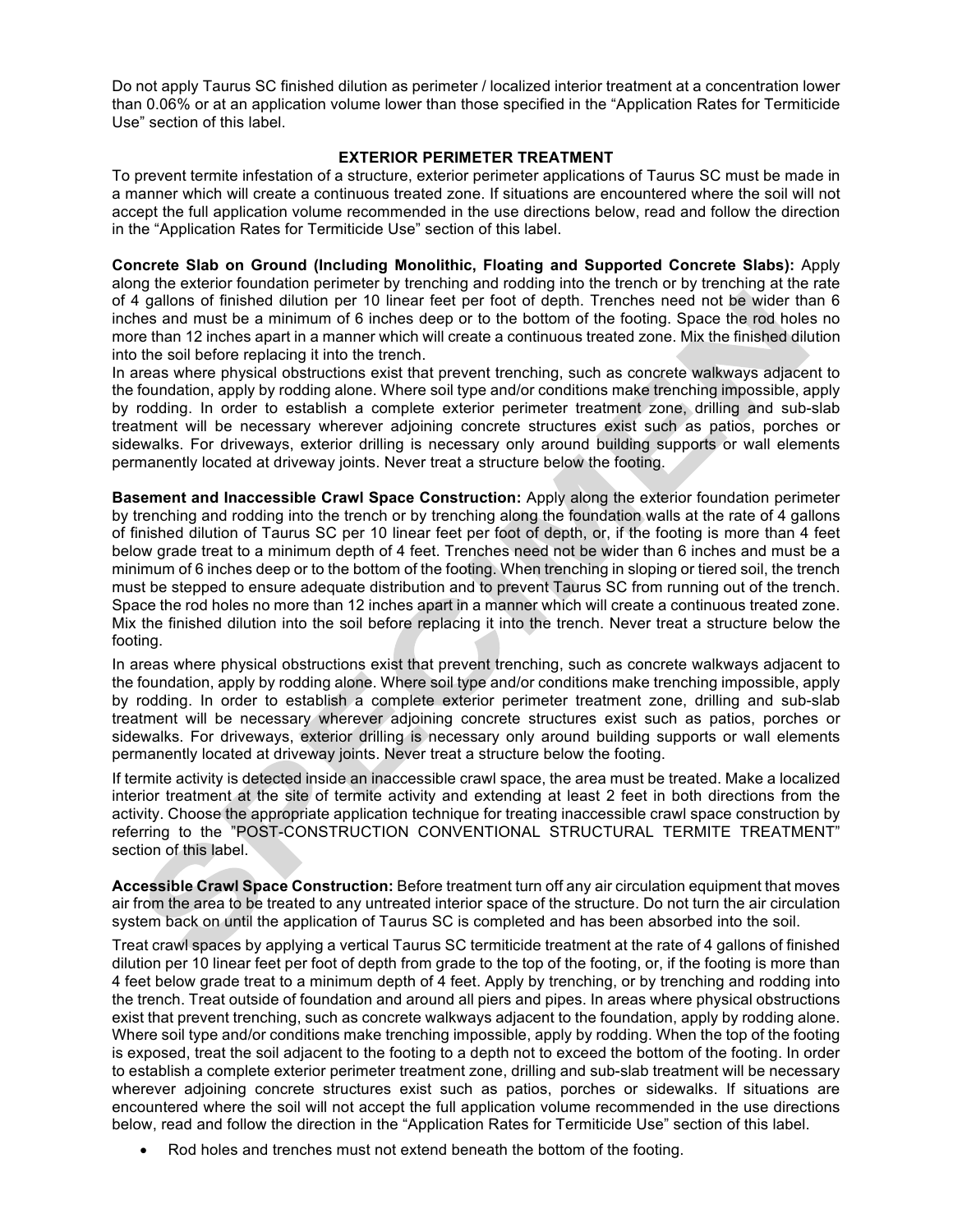- Space the rod holes no more than 12 inches apart in a manner which will create a continuous treated zone.
- Trenches need not be wider than 6 inches and must be a minimum of 6 inches deep or to the bottom of the footing. When trenching in sloping or tiered soil, the trench must be stepped to ensure adequate distribution and to prevent Taurus SC from running out of the trench. Mix the finished dilution into the soil before replacing it into the trench.

To prevent standalone (i.e., not associated with foundation elements) termite shelter tube formation between soil and structural members in previously untreated area(s), an overall soil treatment of Taurus SC may be applied. Remove all cellulose debris before treatment. Apply Taurus SC finished dilution per 10 square feet to provide uniform treated zones. Apply using a course application nozzle with nozzle pressure of 25 PSI or less.

**Garages:** Attached garage floors should be treated.

**Sub-slab injection:** Sub-slab injection treatments can be made from inside the garage, or in cases where this is not possible, from the outside of the structure by drilling through the foundation as directed below. Before treatment, locate and identify all heating or air conditioning vents and ducts, water and sewer plumbing lines, electrical lines and conduits, and avoid contamination or damage to these structural elements.

**Vertical drilling / injection:** Make treatments under the slab by drilling vertically through the slab along the interior perimeter of the garage foundation. Drill holes along all concrete expansion joints, cracks, plumbing and utility services penetrating the slab. Drill holes along interior partition walls when there is clear evidence of termite activity or damage. Space all drill-holes no more than 12 inches apart in a manner which will create a continuous treated zone. Inject the finished dilution of Taurus SC into the drill-holes at a rate of 4 gallons per 10 linear feet per foot of depth. When making applications, use a lateral dispersal nozzle to achieve the best results. After treatment, all holes in commonly occupied areas must be plugged with a non-cellulose material or covered with an impervious, non-cellulose material such as Portland cement.

**Horizontal drilling / rodding / sub-slab injection from the exterior of the garage foundation:** Use this technique to treat underneath the slab only when interior design do not allow for treatment by vertical drilling. Care must be taken not to rod into heating or air conditioning vents and ducts, water and sewer plumbing lines, electrical lines and conduits. Use horizontal short rodding practices to create a continuous treated zone along the inside perimeter of the foundation. Angle drill-holes through the outside of the foundation to ensure deposition of Taurus SC below any existing heating ducts, water and sewer lines, or electrical conduits. Use horizontal long rodding practices only when the areas to be treated underneath the slab are not accessible by vertical rodding or horizontal short rodding. Do not use long rods exceeding 20 feet. For all horizontal rodding applications space drill-holes no more than 12 inches apart in a manner which will create a continuous treated zone. Inject the finished dilution of Taurus SC into the drill-holes at rate of 4 gallons per 10 linear feet per foot of depth. All holes must be plugged with a non-cellulose material or covered by an impervious, non-cellulose material such as Portland cement.

#### **LOCALIZED INTERIOR TREATMENT**

As part of a complete treatment, targeted interior applications may be made to vulnerable areas such as around plumbing or utility services penetrating floors, bath and / or shower traps, or along concrete expansion joints or settlement cracks.

If known termite activity exists in areas inside living spaces or in non-living spaces (such as crawl spaces, plenums etc.) of the structure, a localized interior treatment must be made at the immediate vicinity of the termite activity and radiating out at least 2 feet from the site in two or more directions.

**Hollow Block Foundations / Voids:** When termite activity is evident in or in the vicinity (within 2 feet) of hollow block foundations or voids in masonry resting on the footing, drill the wall adjacent to the evidence, if not openly accessible, and inject the finished dilution of Taurus SC into the void at a rate of 2 gallons per 10 linear feet of footing using a nozzle of 25 p.s.i. or less. This localized interior treatment to hollow block must be made at the site of the termite activity and to areas above the termite activity. Treatment must be applied radiating out at least 2 feet in two or more directions from the site of activity or along the wall pier or support post. Use of foam will maximize dispersion. When using this treatment, drill access hole below the sill plate as close as possible to the footing as is practical.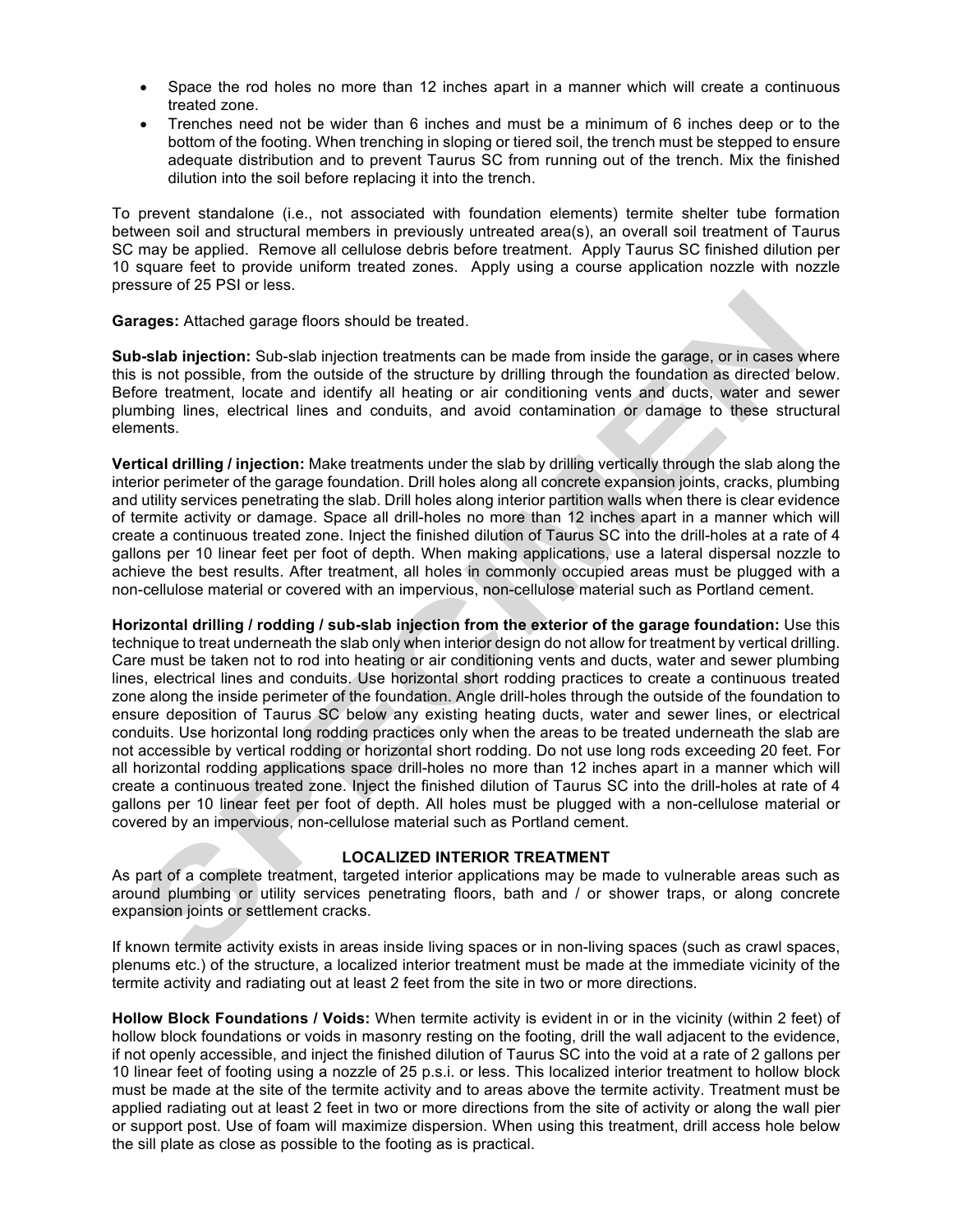Applicators must examine the treated areas of voids in block or rubble foundation walls closely for possible runoff as a precaution against application leakage. Mechanical alteration to some areas may be required before a treatment can be made. Other areas may not be treatable.

All leaks resulting during the application of Taurus SC in locations other than those prescribed on this label must be cleaned up before leaving the application site. Do not allow people or pets to come in contact with contaminated areas or allow them to reoccupy the treatment site until the clean-up is completed.

The drilled holes in commonly occupied areas must be plugged with a non-cellulose material or covered by an impervious, non-cellulose material such as Portland cement.

**Bath Traps:** If termite activity is evident within 2 feet of a bath trap, exposed soil or soil covered with tar or a similar sealant around plumbing and / or drainpipe entry areas must be treated. Tar or sealant may have to be removed to ensure adequate soil penetration. Install an access door or inspection portal if one is not already present. After all wood and cellulose debris is removed, treat the soil by rodding or drenching with a minimum of 1 gallon to a maximum of 4 gallons of finished dilution of Taurus SC per square foot.

**Shower Drains:** If termite activity is evident within 2 feet of a shower drain, soil beneath and adjacent to the drain must be treated. Drill through the slab adjacent to the shower drain and apply the finished dilution of Taurus SC by sub-slab injection to the soil below. Multiple access points may be drilled adjacent to the drain. Use of foam will maximize dispersion. Use of a directional dispersion tip will further enhance the treatment of the soil beneath the drain. Treat the soil with a minimum of 1 gallon but no more than 4 gallons of finished dilution per shower drain. Horizontal rodding can also be used to access and treat soil associated with a shower drain.

# **Use with Other Termiticide Products**

**Use with Borate-based Termiticide Products:** When a borate-based termiticide product is used as the primary pre-construction termite treatment and is applied according to that termiticide's label directions for use, a Taurus SC finished dilution may be applied as an exterior perimeter pre-construction termite treatment. If the exterior perimeter pre-construction termite treatment option is selected, Taurus SC finished dilution must be applied to create a continuous treated zone along the exterior foundation of the structure. A complete and thorough horizontal pre-construction termite treatment with Taurus SC finished dilution under the concrete slab is optional. Taurus SC finished dilution may also be applied to critical areas of the interior of the structure (e.g., plumbing and utility entry sites, bath traps, shower pan drain penetrations, expansion joints, foundation cracks, outside foundations walls, areas of known or suspected termite activity).

For applications to the exterior perimeter and critical areas, follow instructions in the **Post-construction Exterior Perimeter/Localized Interior (EP/LI) Structural Termite Treatments** section of this label.

**Use with Non-borate-based Termiticide Products:** Taurus SC finished dilution may be applied as a spot/partial supplemental termite treatment when another registered non-borate-based termite prevention and/or control product/system is used as the primary treatment. These supplemental Taurus SC treatments can be made to critical areas of the structure (e.g., plumbing and utility entry sites, bath traps, shower pan drain penetrations, expansion joints, foundation cracks, outside foundation walls, areas of known or suspected termite activity at either pre-construction or post –construction sites) according to **Use Directions for Prevention and/or Control of Termites and Other Wood-infesting Pests** on this label.

**Retreatment Instructions:** Annual retreatment of a structure is prohibited. Retreatment for subterranean termites can only be performed under the following circumstances:

- 1. There is clear evidence of re-infestation.
- 2. There is disruption of the treated zone due to construction, excavation, or landscaping and / or there is evidence of the breakdown of termiticide treated zone in the soil.

Treat these vulnerable or re-infested areas using a spot, partial or complete treatment in accordance with the application techniques described in this label. The timing and selection of retreatment type will vary depending on such factors as termite pressure, soil types and conditions, and other factors which may reduce the effectiveness of the treated zone.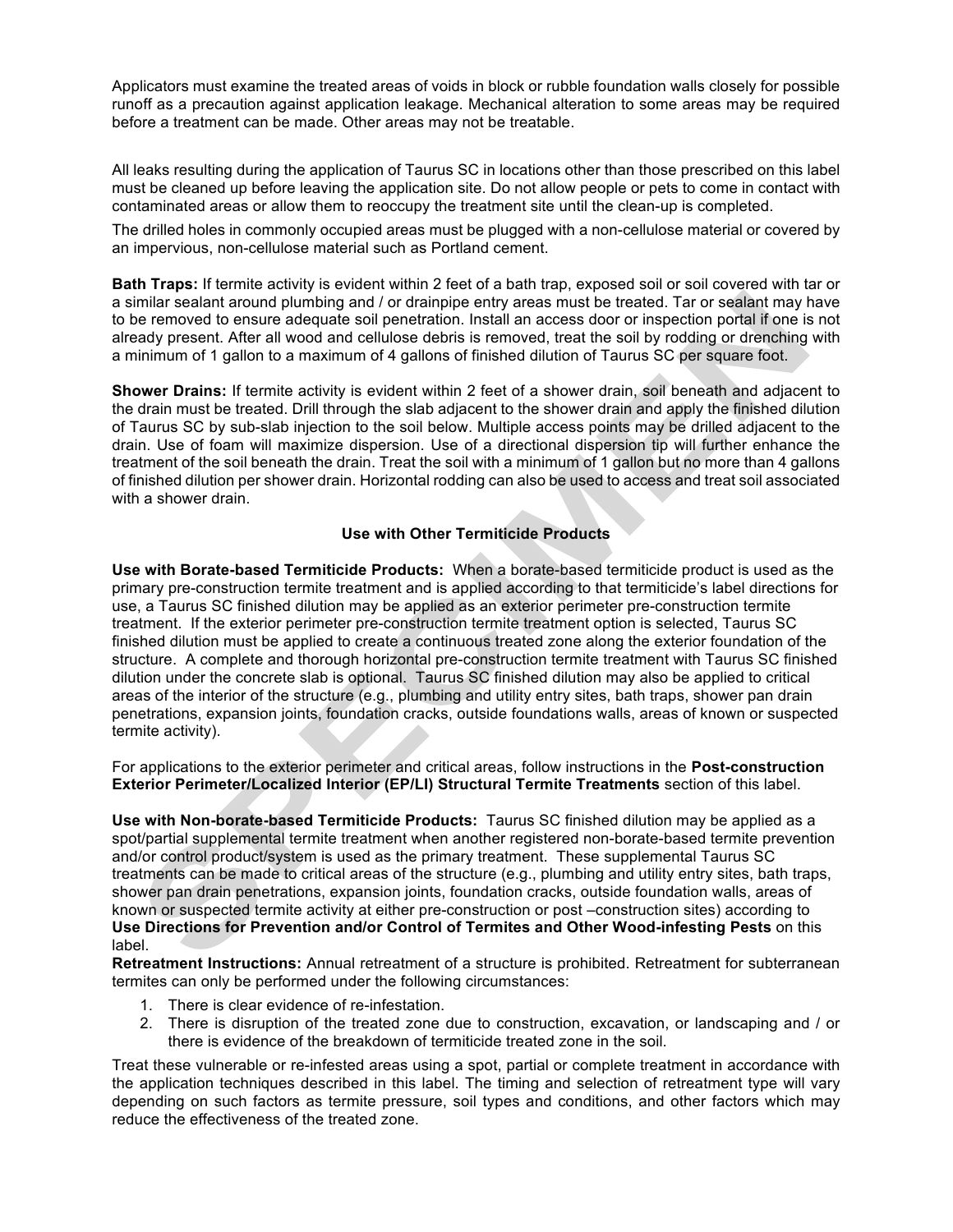# **POSTS, POLES, WOODEN LANDSCAPE ORNAMENTATION**

#### **DO NOT contaminate wells or cisterns.**

**Preventative Treatment:** Create a continuous treatment zone in the soil around wooden posts, poles, fence posts, signs and landscaping ornamentation. Apply the finished dilution of Taurus SC at the rate of 4 gallons per 10 linear feet per foot of depth. When performing the treatment at the time of installation, the finished dilution may be applied to the soil as it is replaced around the pole or post. The application should place termiticide to a depth of 6 inches below the bottom of posts, poles or other wooden objects in contact with soil.

**Curative Treatment:** Treat previously installed wooden posts, poles, fence posts, signs and landscaping ornamentation with the finished dilution of Taurus SC by sub-surface injection or by gravity flow through holes made at the bottom of a trench around posts and poles. When trenching, the trench need not be wider than 6 inches and should be 6 inches deep. When sub-surface injecting, treat all sides to create a continuous treatment zone. Apply termiticide to a depth of 6 inches below the bottom of the wood.

#### **Prevention and/or Control of Wood-infesting Pests**

#### **Above Ground Termites and Carpenter Ants in Localized Areas**

#### **Carpenter ant use in above ground localized areas not registered in California.**

For prevention and/or control of above ground termites and carpenter ants in localized areas, apply 0.06% Taurus SC finished dilution (or foam) to:

- Voids and galleries in damaged wood, in spaces between wooded structural members, and between the sill plate and foundation where wood is vulnerable. Applications may also be made to inaccessible areas by drilling and injecting into the structural voids or damaged wood.
- Termite carton nests in structural voids. Application at multiple injection points to varying depths may be necessary. Carton nest material may be removed from structural voids.
- Man-made voids using a coarse fan application (or foam) to control exposed worker winged reproductive forms or termites or carpenter ants.

# **Termites or Carpenter Ants in Trees or Nonstructural Wood or Wood-to-soil Contacts**

**Carpenter ant use in trees or nonstructural wood or wood-to-ground contacts not registered in California.**

#### **Do not treat fruit-bearing or nut-bearing trees.**

For prevention and/or control of existing or future infestations of termites or carpenter ants in decking and fencing materials, landscape timbers and similar nonstructural wood-to-soil contacts, trees, and utility poles, apply 0.06% Taurus SC dilution (or foam) by the following methods.

- If possible, locate and treat the interior infested cavity by injection.
- Nonstructural wood-to-soil contacts may be treated as a spot application or continuous treated zone. Apply Taurus SC to the soil as a drench or by rodding around the base of the points of soil contact. Rod holes must be places 3-inches away from soil contact points and spaced no more than 12-inches apart along the perimeter of soil contact points.
- For small poles or posts (i.e., less than 6 inches in diameter), apply 1 gallon of Taurus SC finished dilution per foot depth. For larger poles or posts, apply 4 gallons of Taurus SC finished dilution per 10 linear feet per foot depth.

#### **Termite Carton Nests in Trees**

#### **Do not treat fruit-bearing or nut-bearing trees.**

For control of termite carton nests in trees, inject Taurus SC finished dilution (or foam). Application to multiple injection points to varying depths may be necessary. Carton nest material may be removed from tree(s). In all states **except California**, an application of the Taurus SC finished dilution may be applied to soil as a drench or by rodding around the root flare of the tree to prevent reinfestation by termites from the soil. For small trees (i.e., less than or equal to 6 inches in diameter), apply 1 gallon of Taurus SC finished dilution. For larger trees, apply 4 gallons of Taurus SC finished dilution per 10 linear feet measured as the circumference at the root flare.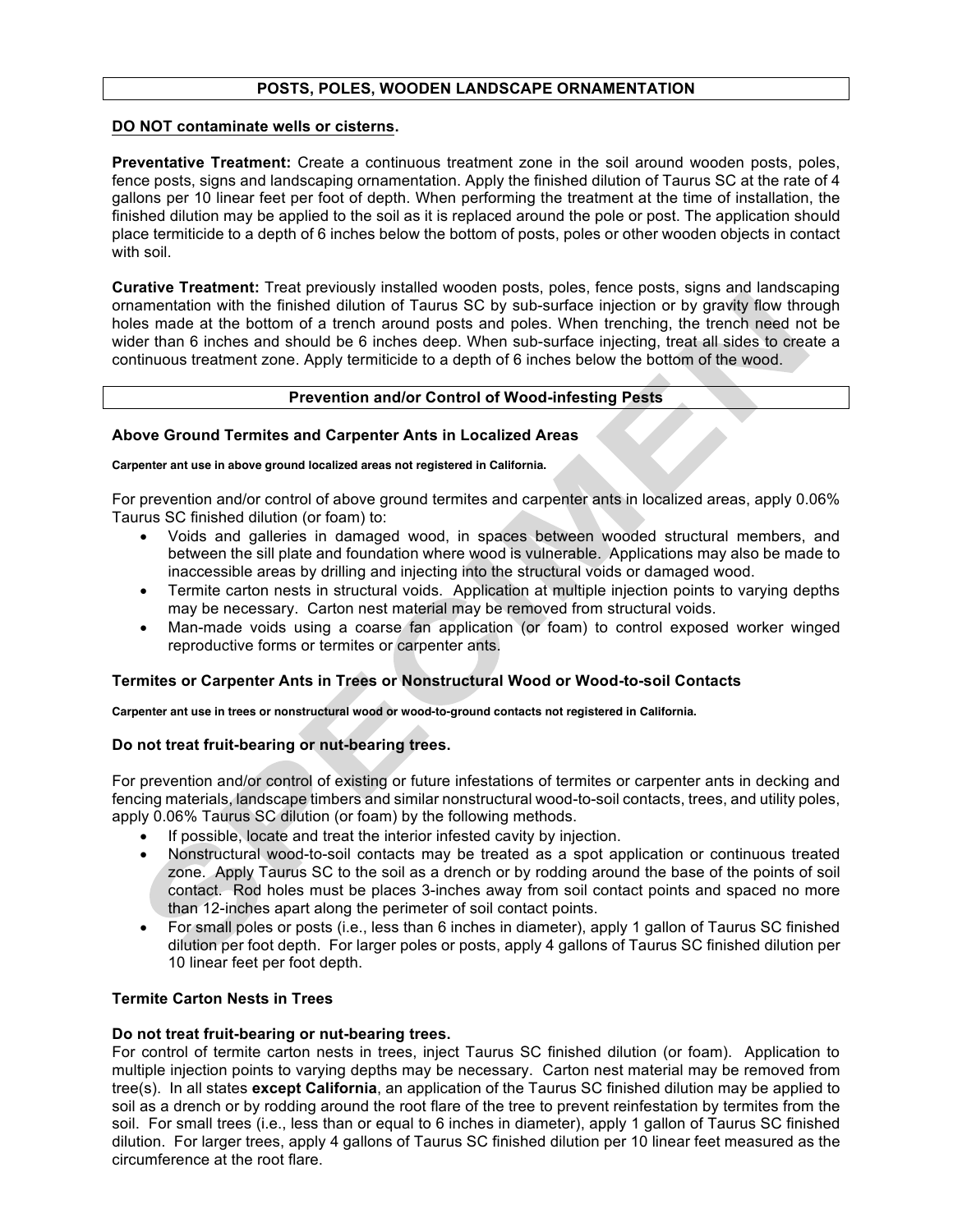# **Drywood Termites and Wood-infesting Beetles or Borers Drywood termite and wood-infesting beetle or borer uses not registered in California.**

# **NOTE: Before treatment, turn off any air circulation system that moves air from area(s) to be treated to an untreated interior space of the structure until application has been completed and sprays have dried.**

Treat galleries in structural and/or nonstructural elements and structural voids with Taurus SC finished dilution using a foam, low-pressure spray (25 PSI or less at the nozzle), or mist.

- Locate galleries using visual signs (e.g., blistered wood, emergence or clean out holes, frass, or pellets), the presence of live insects, mechanical sounding techniques, or listening devices (e.g., acoustic emission detectors, stethoscopes).
- Drill holes to penetrate the gallery system for treatment; distribute drill holes to adequately cover the gallery system.
- **DO NOT** apply where electrical shock hazards exist.
- Drill holes must be sealed after treatment.

# **Carpenter Bees in Localized Areas**

#### **Carpenter bee use in localized areas not registered in California.**

For control of carpenter bees in localized areas, apply 0.06% Taurus SC finished dilution (as a spray, mist or foam) directly into gallery entrance holes. After application, gallery entrance holes should be plugged.

# **DIRECTIONS FOR USE TO CONTROL LISTED PESTS ON OUTSIDE SURFACES AND ALONG FOUNDATION PERIMETER OF LISTED STRUCTURES**

Listed structures are residential, institutional, commercial and industrial buildings and utility enclosures.

#### **USE RESTRICTIONS:**

- Only applicators wearing the personal protective equipment required by this product label may be in the area during application.
- Do not treat within a distance of 1 foot out from the drip line of edible plants.
- Do not contaminate water, food, or feed. Cover or remove all exposed food, feed and drinking water.
- Do not contaminate public or private water supplies.
- Do not apply to wasp or hornet nests if they are not attached to or within the structure.
- Do not make treatments during times of precipitation.
- Do not allow residents, children, other people or pets into the treatment area until sprays have dried. After treatment, the applicator is required to check for leaks resulting in the deposition of treatment dilution in locations other than those prescribed in this label. When found, this material must be cleaned prior to leaving the application site. Do not allow people or pets to contact contaminated areas or to reoccupy contaminated areas of the structure until clean-up is completed.
- Do not spray air conditioning units or intake vents.
- Do not use indoors except for application into structural voids.
- Do not apply to playground equipment and pet quarters.
- Do not apply to applications to runoff or drip from treated surfaces.
- Do not apply to boat houses, including their piers or pilings.
- Do not use in a spray tank with borate contaminates.
- Doors and windows adjacent to application site must be closed during surface application.
- Do not apply within 15 feet of bodies of fresh water; lakes, reservoirs, rivers, permanent streams, marshes, natural ponds and commercial fish ponds. A 15- foot buffer of uniform groundcover must exist between application zone and bodies of fresh water (uniform ground cover is defined as land which supports vegetation of greater than 2 inches in height throughout).
- Do not apply within 60 feet of estuarine bodies of water. Estuarine water bodies are brackish, tidal water bodies such as bays, mouths of rivers, salt marshes and lagoons.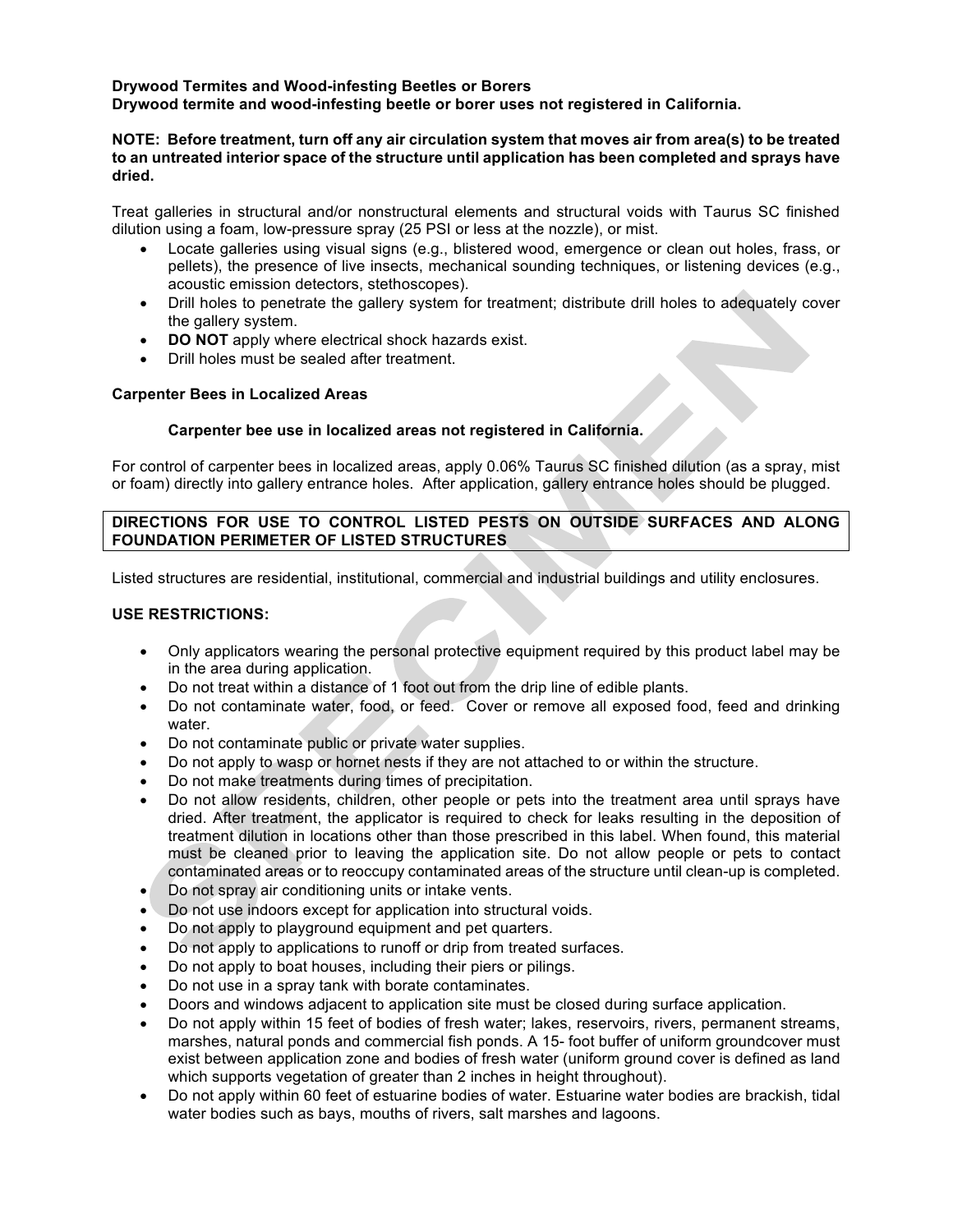**CALIFORNIA USE RESTRICTIONS:** In addition to use restrictions stated above, applications made in California are subject to the following additional restrictions.

- Do not apply Taurus SC to the garage door, driveway, vertical surfaces above the driveway and garage door, or to cracks and crevices leading or adjacent to the driveway such as the expansion joint between the garage and driveway.
- Do not apply bandwidth at greater than 6 inches out and 6 inches up from where the ground meets the foundation.
- Only use 0.03% dilution mixing rate.
- Do not apply when rain is predicted within 48 hours post-application or during active precipitation.
- Do not re-apply at intervals less than 60 days.
- Do not apply more than 4 times per year.
- Do not make applications on any date between November 1 and February 28.

Use Taurus SC to kill and to provide residual control of the following pests: Ants (acrobat, Argentine, big-headed, carpenter, crazy, odorous, pavement, pharaoh, and thief)

Use Taurus SC to kill the following pests: Asian lady beetles, darkling beetles Australian, Oriental, and smoky brown cockroaches Black widow, brown recluse, cellar, and hobo spiders Box-elder bugs, pill bugs Brown and dog ticks **Centipedes** Cluster flies European earwigs House crickets **Millipedes** Paper wasps\* **Silverfish** Yellow jackets \* Taurus SC is not a knockdown agent.

**MIXING INSTRUCTIONS\*:** For perimeter pest treatments, mix a 0.06% (or 0.03%) spray dilution of Taurus SC by filling the treatment tank 1/4 to 1/3 full with water, then add 0.8 fluid ounces (or 0.4 fluid ounces) of Taurus SC. The filling hose must be equipped with an anti-backflow device or the water flow must include an air gap to protect against back siphoning. Add more water to the tank while agitating to 1 gallon of finished dilution.

| Permitted Taurus SC Frequency and Dilution Rate Application Scenarios                                   |                             |                                                               |  |
|---------------------------------------------------------------------------------------------------------|-----------------------------|---------------------------------------------------------------|--|
| % Taurus SC finished dilution                                                                           |                             |                                                               |  |
| 0.03% 4 times/calendar year                                                                             | 0.06% 2 times/calendar year | 0.03% 2 times/calendar year and<br>0.06% 1 time/calendar year |  |
| In California, only the 0.03% 4 times/calendar year at 1 quart/160 ft application scenario is approved. |                             |                                                               |  |

**\*CALIFORNIA MIXING INSTRUCTIONS:** For perimeter pest treatments, mix a 0.03% spray dilution of Taurus SC by filling the treatment tank 1/4 to 1/3 full with water, then add 0.4 fluid ounces of Taurus SC. The filling hose must be equipped with an anti-backflow device or the water flow must include an air gap to protect against back siphoning. Add more water to the tank while agitating to 1 gallon of finished dilution.

**APPLICATIONS TO EXTERIOR SURFACES OF LISTED STRUCTURES AND INTO WALL VOIDS:**  Apply Taurus SC finished dilution (or foam) as a low-pressure spray to the exterior of the structure where listed pests enter, trail around the structure or where they crawl and hide or their nests are found. Treat using a low-pressure coarse banded surface spray up to 18 inches in width around doors, windows, vents, pipes, foundation cracks, drilled holes or around any exterior openings where listed pests could enter the structure. Make sure to treat the joint where exterior siding (wood, vinyl, aluminum or other similar materials) meets the cement, brick or block foundation. Treat anywhere electrical, cable or telephone wires enter the house. This treatment should be made as a general surface spray, crack and crevice spray, or a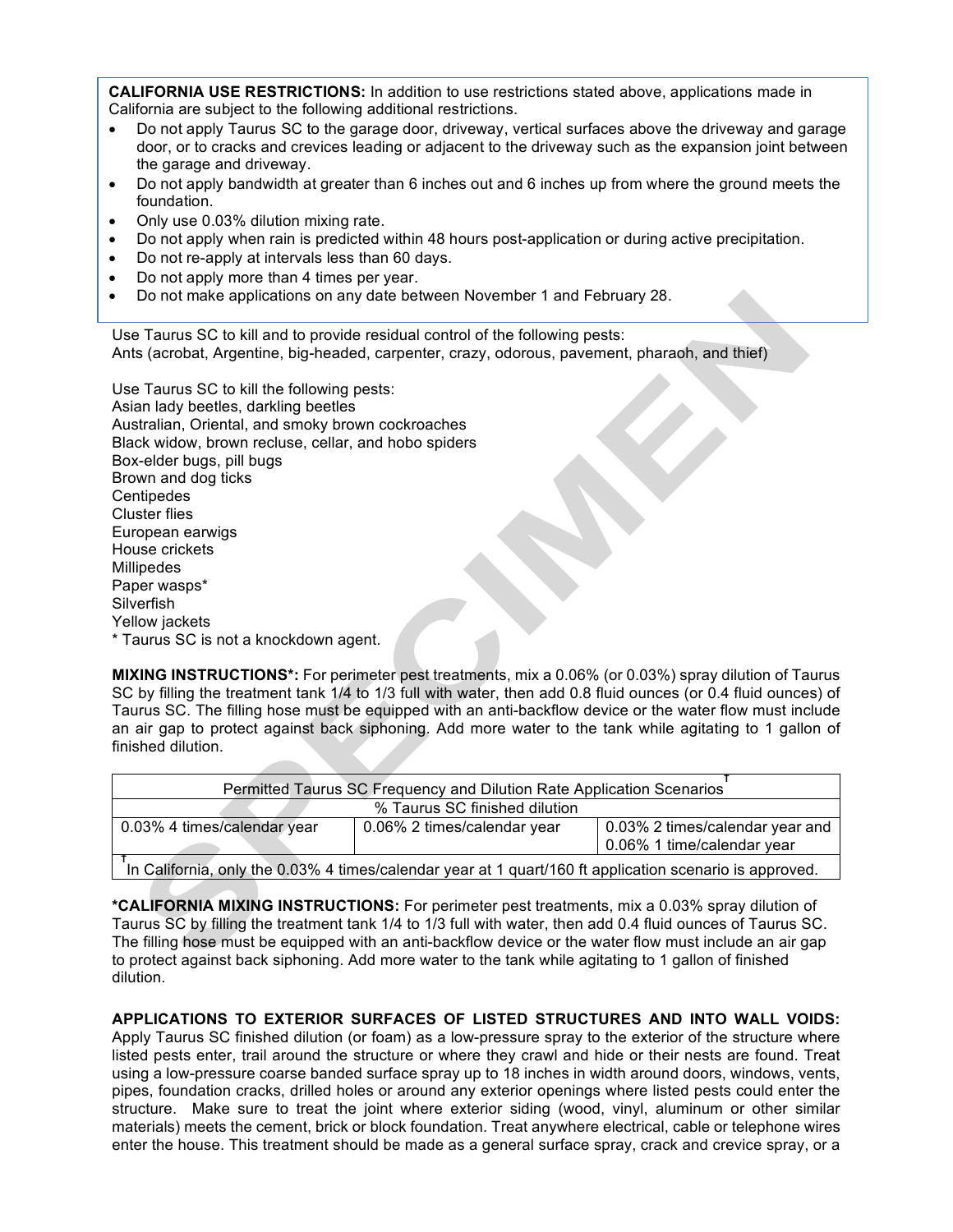wall void application. Taurus SC may be applied as a foam treatment into wall voids to kill and / or control the above listed pests.

Refer to the **Foam Application** section of this label for specific foam mixing and application instructions.

**In California:** Use only 0.03% finished dilution no more than 4 times per year. Do not apply to garage doors, driveway, vertical surfaces above the driveway and garage door, or to crack and crevices leading or adjacent to the driveway such as the expansion joint between the garage and driveway. Do not apply a bandwidth greater than 6 inches up and out from where the ground meets the foundation.

**APPLICATIONS TO PERIMETER OF LISTED STRUCTURES\*:** Apply Taurus SC finished dilution as a low pressure coarse general surface spray along the foundation exterior perimeter to an area one foot up and one foot out from where the ground meets the foundation.

Apply 2 quarts of Taurus SC finished dilution per 160 linear feet (approximately 1.5 gallons finished spray per 1000 square feet). Nests that are found on the ground within 1 foot of the foundation may be treated. Vegetation touching the structure may offer a route for the entry of ants into the structure without coming into contact with the treatment, therefore, remove or prune away any shrubbery, bushes and tree branches touching the structures.

#### **\*CALIFORNIA APPLICATIONS TO PERIMETER OF LISTED STRUCTURES:**

Apply 0.03% Taurus SC finished dilution as a low pressure coarse general surface spray along the foundation exterior perimeter to an area 6 inches up and 6 inches out from where the ground meets the foundation. Do not apply Taurus SC to the garage door, driveway, vertical surfaces above the driveway and garage door, or to cracks and crevices leading or adjacent to the driveway such as the expansion joint between the garage and driveway.

In California, apply 1 quart of Taurus SC finished dilution per 160 linear feet (approximately 1.5 gallons finished spray per 1000 square feet). Vegetation touching the structure may offer a route for the entry of ants into the structure without coming into contact with the treatment, therefore, remove or prune away any shrubbery, bushes and tree branches touching the structures.

#### **STORAGE AND DISPOSAL**

Do not contaminate water, food or feed by storage or disposal.

#### **Pesticide Storage**

Store unused product in original container only, out of reach of children and animals.

#### **Pesticide Disposal**

Pesticide wastes are acutely hazardous. Improper disposal of excess pesticide is a violation of Federal law. If these wastes cannot be disposed of by use according to label instructions, contact your State Pesticide or Environmental Control Agency, or the Hazardous Waste representative at the nearest EPA Regional Office for guidance.

#### **Container Handling**

**Nonrefillable Container: Do not reuse or refill this container.** Triple rinse or pressure rinse container (or equivalent) promptly after emptying; then offer for recycling, if available, or reconditioning, if appropriate, or puncture and dispose of in a sanitary landfill, or by incineration, or by other procedures approved by state and local authorities.

**Triple rinse containers small enough to shake (capacity ≤ 5 gallons) as follows:** Empty the remaining contents into application equipment or a mix tank and drain for 10 seconds after the flow begins to drip. Fill the container 1/4 full with water and recap. Shake for 10 seconds. Pour rinsate into application equipment or a mix tank, or store rinsate for later use or disposal. Drain for 10 seconds after the flow begins to drip. Repeat this procedure two more times.

**Pressure rinse as follows:** Empty the remaining contents into application equipment or mix tank. Hold container upside down over application equipment or mix tank, or collect rinsate for later use or disposal. Insert pressure rinsing nozzle in the side of the container and rinse at about 40 PSI for at least 30 seconds. Drain for 10 seconds after the flow begins to drip.

In case of minor spills or leaks, soak up with sand, earth or other suitable material and dispose of as pesticide waste.